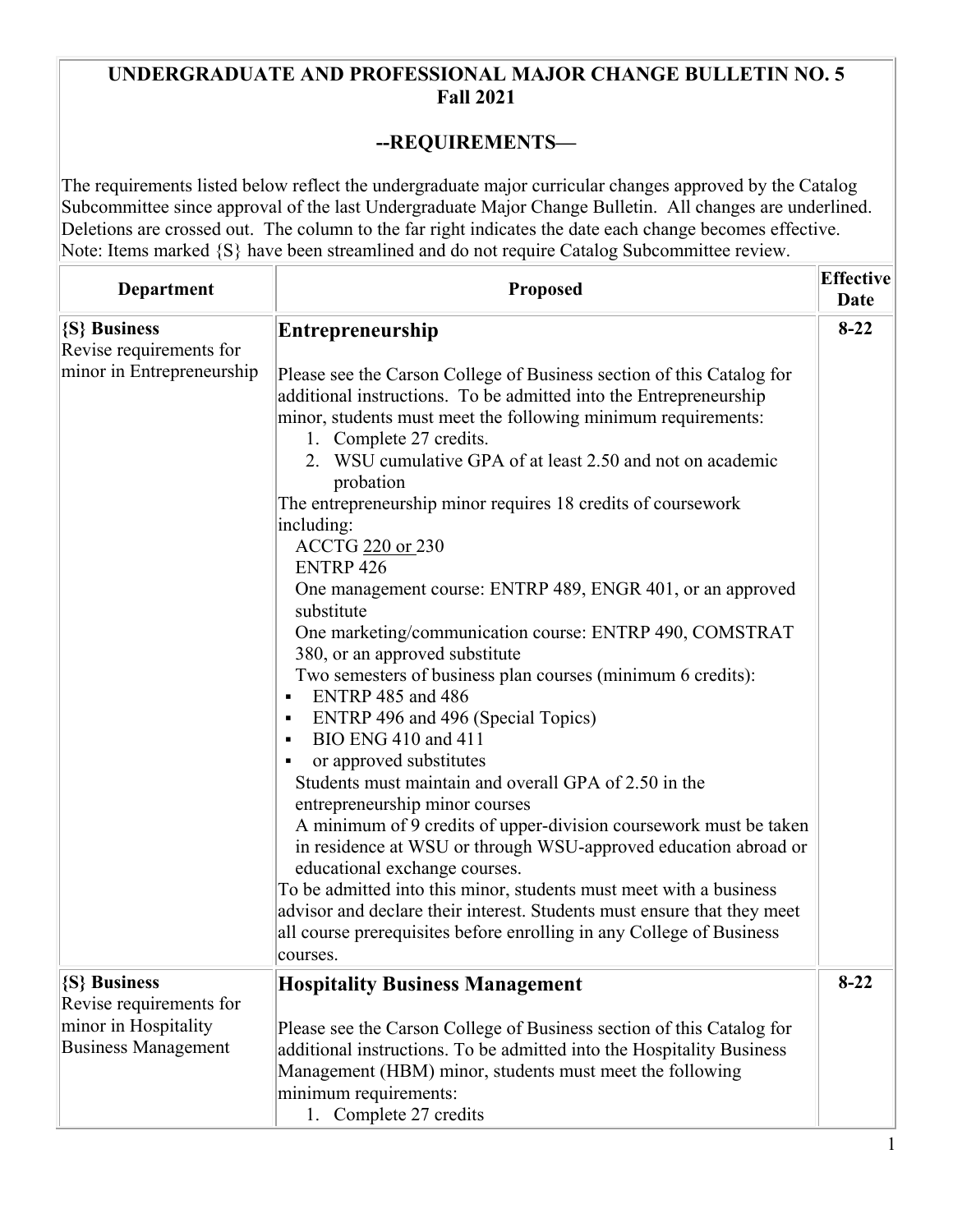| 2. WSU cumulative GPA of at least 2.50 and not on academic<br>probation<br>The minor in hospitality business management requires a minimum of<br>19 credits of coursework, including:<br>ACCTG 220 or 230<br>HBM 101 or 401<br>9 credits of upper-division HBM courses (excluding 498 and 499<br>courses)<br>6 credits of College of Business courses at any level<br>Students must maintain an overall GPA of at least 2.50 in courses<br>required for the HBM major.<br>A minimum of 9 credits of upper-division coursework must be taken<br>in residence at WSU or though WSU-approved education abroad or<br>educational exchange courses.<br>Up to 6 credits may be transferred from another institution.<br>To be admitted into this minor, students must meet with a business<br>advisor and declare their interest. Students must ensure that they meet<br>all course prerequisites before enrolling in any College of Business<br>courses.<br>In addition, students must complete 400 hours of internship/industry<br>experience to earn the minor. In order for hours to count for the<br>requirement, they must meet the following criteria:<br>1. Hours must be worked after high-school graduation;<br>2. All hours must be documented as paid;<br>3. Hours must be worked at a company whose primary source of<br>revenue is derived from hospitality services; and<br>4. The employer evaluation for the hours must reflect an average<br>of 80% across the ratings criteria on the form.<br>$8 - 22$<br>{S} Business<br><b>Senior Living Management</b><br>Revise requirements for<br>minor in Senior Living<br>Please see the Carson College of Business section of this Catalog<br>Management<br>for additional instructions. To be admitted into the Senior Living<br>Management (SLM) minor, students must meet the following<br>minimum requirements:<br>Complete 27 credits.<br>WSU cumulative GPA of at least 2.50 and not on academic<br>probation.<br>The minor in senior living management requires a minimum of 19<br>credits of coursework including:<br>ACCTG 220 or 230<br>HBM 101 or 401<br><b>HBM 375</b><br>H D 308, 350, 360, or 405, or PSYCH 363 |                |  |
|--------------------------------------------------------------------------------------------------------------------------------------------------------------------------------------------------------------------------------------------------------------------------------------------------------------------------------------------------------------------------------------------------------------------------------------------------------------------------------------------------------------------------------------------------------------------------------------------------------------------------------------------------------------------------------------------------------------------------------------------------------------------------------------------------------------------------------------------------------------------------------------------------------------------------------------------------------------------------------------------------------------------------------------------------------------------------------------------------------------------------------------------------------------------------------------------------------------------------------------------------------------------------------------------------------------------------------------------------------------------------------------------------------------------------------------------------------------------------------------------------------------------------------------------------------------------------------------------------------------------------------------------------------------------------------------------------------------------------------------------------------------------------------------------------------------------------------------------------------------------------------------------------------------------------------------------------------------------------------------------------------------------------------------------------------------------------------------------------------------------------------------------------------------------------------------|----------------|--|
|                                                                                                                                                                                                                                                                                                                                                                                                                                                                                                                                                                                                                                                                                                                                                                                                                                                                                                                                                                                                                                                                                                                                                                                                                                                                                                                                                                                                                                                                                                                                                                                                                                                                                                                                                                                                                                                                                                                                                                                                                                                                                                                                                                                      |                |  |
|                                                                                                                                                                                                                                                                                                                                                                                                                                                                                                                                                                                                                                                                                                                                                                                                                                                                                                                                                                                                                                                                                                                                                                                                                                                                                                                                                                                                                                                                                                                                                                                                                                                                                                                                                                                                                                                                                                                                                                                                                                                                                                                                                                                      |                |  |
|                                                                                                                                                                                                                                                                                                                                                                                                                                                                                                                                                                                                                                                                                                                                                                                                                                                                                                                                                                                                                                                                                                                                                                                                                                                                                                                                                                                                                                                                                                                                                                                                                                                                                                                                                                                                                                                                                                                                                                                                                                                                                                                                                                                      |                |  |
|                                                                                                                                                                                                                                                                                                                                                                                                                                                                                                                                                                                                                                                                                                                                                                                                                                                                                                                                                                                                                                                                                                                                                                                                                                                                                                                                                                                                                                                                                                                                                                                                                                                                                                                                                                                                                                                                                                                                                                                                                                                                                                                                                                                      |                |  |
|                                                                                                                                                                                                                                                                                                                                                                                                                                                                                                                                                                                                                                                                                                                                                                                                                                                                                                                                                                                                                                                                                                                                                                                                                                                                                                                                                                                                                                                                                                                                                                                                                                                                                                                                                                                                                                                                                                                                                                                                                                                                                                                                                                                      |                |  |
|                                                                                                                                                                                                                                                                                                                                                                                                                                                                                                                                                                                                                                                                                                                                                                                                                                                                                                                                                                                                                                                                                                                                                                                                                                                                                                                                                                                                                                                                                                                                                                                                                                                                                                                                                                                                                                                                                                                                                                                                                                                                                                                                                                                      |                |  |
|                                                                                                                                                                                                                                                                                                                                                                                                                                                                                                                                                                                                                                                                                                                                                                                                                                                                                                                                                                                                                                                                                                                                                                                                                                                                                                                                                                                                                                                                                                                                                                                                                                                                                                                                                                                                                                                                                                                                                                                                                                                                                                                                                                                      |                |  |
|                                                                                                                                                                                                                                                                                                                                                                                                                                                                                                                                                                                                                                                                                                                                                                                                                                                                                                                                                                                                                                                                                                                                                                                                                                                                                                                                                                                                                                                                                                                                                                                                                                                                                                                                                                                                                                                                                                                                                                                                                                                                                                                                                                                      |                |  |
|                                                                                                                                                                                                                                                                                                                                                                                                                                                                                                                                                                                                                                                                                                                                                                                                                                                                                                                                                                                                                                                                                                                                                                                                                                                                                                                                                                                                                                                                                                                                                                                                                                                                                                                                                                                                                                                                                                                                                                                                                                                                                                                                                                                      |                |  |
|                                                                                                                                                                                                                                                                                                                                                                                                                                                                                                                                                                                                                                                                                                                                                                                                                                                                                                                                                                                                                                                                                                                                                                                                                                                                                                                                                                                                                                                                                                                                                                                                                                                                                                                                                                                                                                                                                                                                                                                                                                                                                                                                                                                      |                |  |
|                                                                                                                                                                                                                                                                                                                                                                                                                                                                                                                                                                                                                                                                                                                                                                                                                                                                                                                                                                                                                                                                                                                                                                                                                                                                                                                                                                                                                                                                                                                                                                                                                                                                                                                                                                                                                                                                                                                                                                                                                                                                                                                                                                                      |                |  |
|                                                                                                                                                                                                                                                                                                                                                                                                                                                                                                                                                                                                                                                                                                                                                                                                                                                                                                                                                                                                                                                                                                                                                                                                                                                                                                                                                                                                                                                                                                                                                                                                                                                                                                                                                                                                                                                                                                                                                                                                                                                                                                                                                                                      |                |  |
|                                                                                                                                                                                                                                                                                                                                                                                                                                                                                                                                                                                                                                                                                                                                                                                                                                                                                                                                                                                                                                                                                                                                                                                                                                                                                                                                                                                                                                                                                                                                                                                                                                                                                                                                                                                                                                                                                                                                                                                                                                                                                                                                                                                      |                |  |
|                                                                                                                                                                                                                                                                                                                                                                                                                                                                                                                                                                                                                                                                                                                                                                                                                                                                                                                                                                                                                                                                                                                                                                                                                                                                                                                                                                                                                                                                                                                                                                                                                                                                                                                                                                                                                                                                                                                                                                                                                                                                                                                                                                                      |                |  |
|                                                                                                                                                                                                                                                                                                                                                                                                                                                                                                                                                                                                                                                                                                                                                                                                                                                                                                                                                                                                                                                                                                                                                                                                                                                                                                                                                                                                                                                                                                                                                                                                                                                                                                                                                                                                                                                                                                                                                                                                                                                                                                                                                                                      |                |  |
|                                                                                                                                                                                                                                                                                                                                                                                                                                                                                                                                                                                                                                                                                                                                                                                                                                                                                                                                                                                                                                                                                                                                                                                                                                                                                                                                                                                                                                                                                                                                                                                                                                                                                                                                                                                                                                                                                                                                                                                                                                                                                                                                                                                      |                |  |
|                                                                                                                                                                                                                                                                                                                                                                                                                                                                                                                                                                                                                                                                                                                                                                                                                                                                                                                                                                                                                                                                                                                                                                                                                                                                                                                                                                                                                                                                                                                                                                                                                                                                                                                                                                                                                                                                                                                                                                                                                                                                                                                                                                                      |                |  |
|                                                                                                                                                                                                                                                                                                                                                                                                                                                                                                                                                                                                                                                                                                                                                                                                                                                                                                                                                                                                                                                                                                                                                                                                                                                                                                                                                                                                                                                                                                                                                                                                                                                                                                                                                                                                                                                                                                                                                                                                                                                                                                                                                                                      |                |  |
|                                                                                                                                                                                                                                                                                                                                                                                                                                                                                                                                                                                                                                                                                                                                                                                                                                                                                                                                                                                                                                                                                                                                                                                                                                                                                                                                                                                                                                                                                                                                                                                                                                                                                                                                                                                                                                                                                                                                                                                                                                                                                                                                                                                      |                |  |
|                                                                                                                                                                                                                                                                                                                                                                                                                                                                                                                                                                                                                                                                                                                                                                                                                                                                                                                                                                                                                                                                                                                                                                                                                                                                                                                                                                                                                                                                                                                                                                                                                                                                                                                                                                                                                                                                                                                                                                                                                                                                                                                                                                                      |                |  |
|                                                                                                                                                                                                                                                                                                                                                                                                                                                                                                                                                                                                                                                                                                                                                                                                                                                                                                                                                                                                                                                                                                                                                                                                                                                                                                                                                                                                                                                                                                                                                                                                                                                                                                                                                                                                                                                                                                                                                                                                                                                                                                                                                                                      |                |  |
|                                                                                                                                                                                                                                                                                                                                                                                                                                                                                                                                                                                                                                                                                                                                                                                                                                                                                                                                                                                                                                                                                                                                                                                                                                                                                                                                                                                                                                                                                                                                                                                                                                                                                                                                                                                                                                                                                                                                                                                                                                                                                                                                                                                      |                |  |
|                                                                                                                                                                                                                                                                                                                                                                                                                                                                                                                                                                                                                                                                                                                                                                                                                                                                                                                                                                                                                                                                                                                                                                                                                                                                                                                                                                                                                                                                                                                                                                                                                                                                                                                                                                                                                                                                                                                                                                                                                                                                                                                                                                                      |                |  |
|                                                                                                                                                                                                                                                                                                                                                                                                                                                                                                                                                                                                                                                                                                                                                                                                                                                                                                                                                                                                                                                                                                                                                                                                                                                                                                                                                                                                                                                                                                                                                                                                                                                                                                                                                                                                                                                                                                                                                                                                                                                                                                                                                                                      |                |  |
|                                                                                                                                                                                                                                                                                                                                                                                                                                                                                                                                                                                                                                                                                                                                                                                                                                                                                                                                                                                                                                                                                                                                                                                                                                                                                                                                                                                                                                                                                                                                                                                                                                                                                                                                                                                                                                                                                                                                                                                                                                                                                                                                                                                      |                |  |
|                                                                                                                                                                                                                                                                                                                                                                                                                                                                                                                                                                                                                                                                                                                                                                                                                                                                                                                                                                                                                                                                                                                                                                                                                                                                                                                                                                                                                                                                                                                                                                                                                                                                                                                                                                                                                                                                                                                                                                                                                                                                                                                                                                                      |                |  |
|                                                                                                                                                                                                                                                                                                                                                                                                                                                                                                                                                                                                                                                                                                                                                                                                                                                                                                                                                                                                                                                                                                                                                                                                                                                                                                                                                                                                                                                                                                                                                                                                                                                                                                                                                                                                                                                                                                                                                                                                                                                                                                                                                                                      |                |  |
|                                                                                                                                                                                                                                                                                                                                                                                                                                                                                                                                                                                                                                                                                                                                                                                                                                                                                                                                                                                                                                                                                                                                                                                                                                                                                                                                                                                                                                                                                                                                                                                                                                                                                                                                                                                                                                                                                                                                                                                                                                                                                                                                                                                      |                |  |
|                                                                                                                                                                                                                                                                                                                                                                                                                                                                                                                                                                                                                                                                                                                                                                                                                                                                                                                                                                                                                                                                                                                                                                                                                                                                                                                                                                                                                                                                                                                                                                                                                                                                                                                                                                                                                                                                                                                                                                                                                                                                                                                                                                                      |                |  |
|                                                                                                                                                                                                                                                                                                                                                                                                                                                                                                                                                                                                                                                                                                                                                                                                                                                                                                                                                                                                                                                                                                                                                                                                                                                                                                                                                                                                                                                                                                                                                                                                                                                                                                                                                                                                                                                                                                                                                                                                                                                                                                                                                                                      |                |  |
|                                                                                                                                                                                                                                                                                                                                                                                                                                                                                                                                                                                                                                                                                                                                                                                                                                                                                                                                                                                                                                                                                                                                                                                                                                                                                                                                                                                                                                                                                                                                                                                                                                                                                                                                                                                                                                                                                                                                                                                                                                                                                                                                                                                      |                |  |
|                                                                                                                                                                                                                                                                                                                                                                                                                                                                                                                                                                                                                                                                                                                                                                                                                                                                                                                                                                                                                                                                                                                                                                                                                                                                                                                                                                                                                                                                                                                                                                                                                                                                                                                                                                                                                                                                                                                                                                                                                                                                                                                                                                                      |                |  |
|                                                                                                                                                                                                                                                                                                                                                                                                                                                                                                                                                                                                                                                                                                                                                                                                                                                                                                                                                                                                                                                                                                                                                                                                                                                                                                                                                                                                                                                                                                                                                                                                                                                                                                                                                                                                                                                                                                                                                                                                                                                                                                                                                                                      |                |  |
|                                                                                                                                                                                                                                                                                                                                                                                                                                                                                                                                                                                                                                                                                                                                                                                                                                                                                                                                                                                                                                                                                                                                                                                                                                                                                                                                                                                                                                                                                                                                                                                                                                                                                                                                                                                                                                                                                                                                                                                                                                                                                                                                                                                      |                |  |
|                                                                                                                                                                                                                                                                                                                                                                                                                                                                                                                                                                                                                                                                                                                                                                                                                                                                                                                                                                                                                                                                                                                                                                                                                                                                                                                                                                                                                                                                                                                                                                                                                                                                                                                                                                                                                                                                                                                                                                                                                                                                                                                                                                                      |                |  |
|                                                                                                                                                                                                                                                                                                                                                                                                                                                                                                                                                                                                                                                                                                                                                                                                                                                                                                                                                                                                                                                                                                                                                                                                                                                                                                                                                                                                                                                                                                                                                                                                                                                                                                                                                                                                                                                                                                                                                                                                                                                                                                                                                                                      |                |  |
|                                                                                                                                                                                                                                                                                                                                                                                                                                                                                                                                                                                                                                                                                                                                                                                                                                                                                                                                                                                                                                                                                                                                                                                                                                                                                                                                                                                                                                                                                                                                                                                                                                                                                                                                                                                                                                                                                                                                                                                                                                                                                                                                                                                      |                |  |
|                                                                                                                                                                                                                                                                                                                                                                                                                                                                                                                                                                                                                                                                                                                                                                                                                                                                                                                                                                                                                                                                                                                                                                                                                                                                                                                                                                                                                                                                                                                                                                                                                                                                                                                                                                                                                                                                                                                                                                                                                                                                                                                                                                                      |                |  |
|                                                                                                                                                                                                                                                                                                                                                                                                                                                                                                                                                                                                                                                                                                                                                                                                                                                                                                                                                                                                                                                                                                                                                                                                                                                                                                                                                                                                                                                                                                                                                                                                                                                                                                                                                                                                                                                                                                                                                                                                                                                                                                                                                                                      |                |  |
|                                                                                                                                                                                                                                                                                                                                                                                                                                                                                                                                                                                                                                                                                                                                                                                                                                                                                                                                                                                                                                                                                                                                                                                                                                                                                                                                                                                                                                                                                                                                                                                                                                                                                                                                                                                                                                                                                                                                                                                                                                                                                                                                                                                      |                |  |
|                                                                                                                                                                                                                                                                                                                                                                                                                                                                                                                                                                                                                                                                                                                                                                                                                                                                                                                                                                                                                                                                                                                                                                                                                                                                                                                                                                                                                                                                                                                                                                                                                                                                                                                                                                                                                                                                                                                                                                                                                                                                                                                                                                                      | <b>HBM 494</b> |  |
| <b>HBM 470</b>                                                                                                                                                                                                                                                                                                                                                                                                                                                                                                                                                                                                                                                                                                                                                                                                                                                                                                                                                                                                                                                                                                                                                                                                                                                                                                                                                                                                                                                                                                                                                                                                                                                                                                                                                                                                                                                                                                                                                                                                                                                                                                                                                                       |                |  |
| Any CCB course - 3 credits (HBM 280 or MKTG 360 or                                                                                                                                                                                                                                                                                                                                                                                                                                                                                                                                                                                                                                                                                                                                                                                                                                                                                                                                                                                                                                                                                                                                                                                                                                                                                                                                                                                                                                                                                                                                                                                                                                                                                                                                                                                                                                                                                                                                                                                                                                                                                                                                   |                |  |
| MGMT 450 are recommended)                                                                                                                                                                                                                                                                                                                                                                                                                                                                                                                                                                                                                                                                                                                                                                                                                                                                                                                                                                                                                                                                                                                                                                                                                                                                                                                                                                                                                                                                                                                                                                                                                                                                                                                                                                                                                                                                                                                                                                                                                                                                                                                                                            |                |  |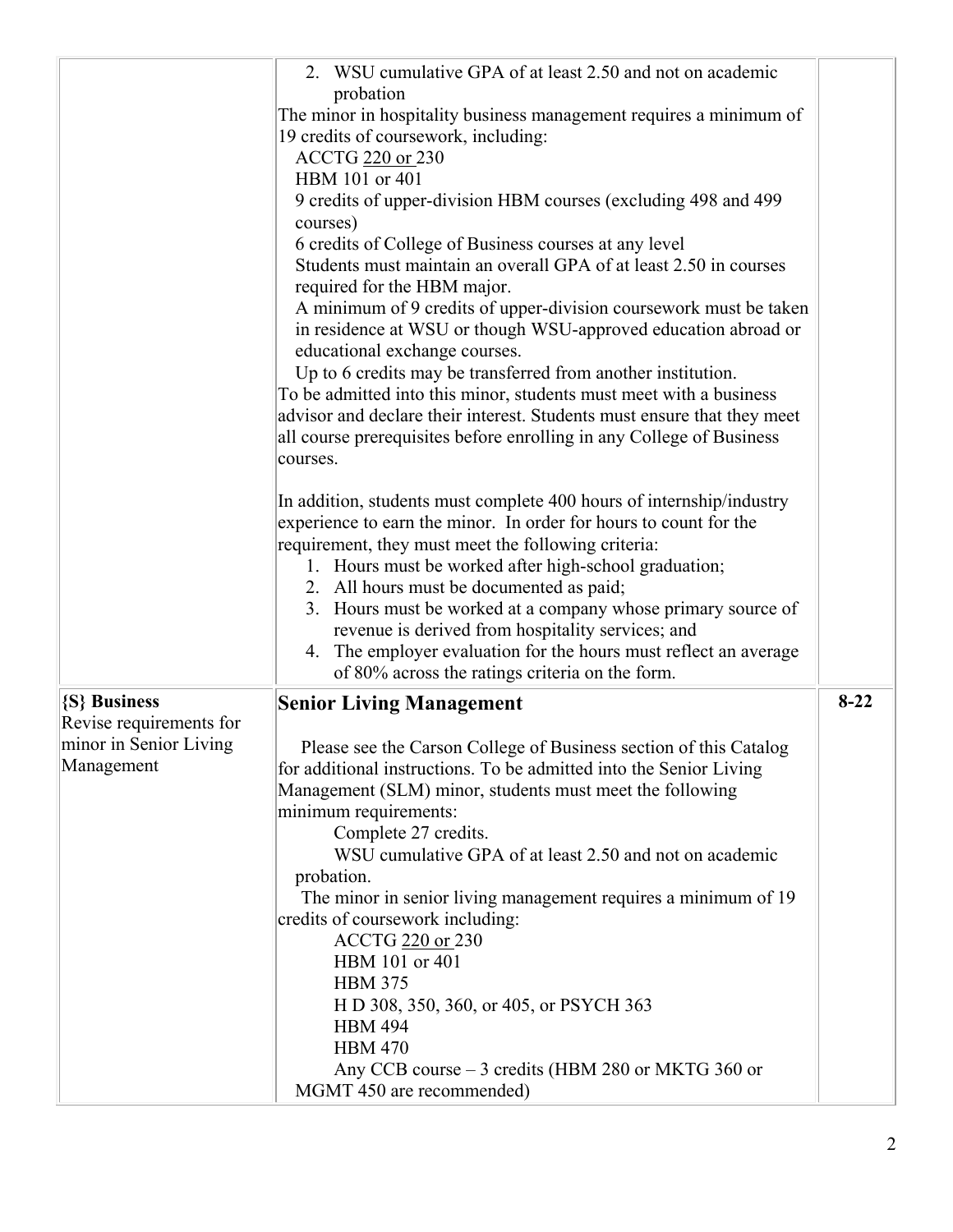|                          | Students must maintain an overall GPA of at least 2.50 in SLM                                                             |          |
|--------------------------|---------------------------------------------------------------------------------------------------------------------------|----------|
|                          | minor courses.                                                                                                            |          |
|                          | A minimum of 9 credits of upper-division coursework must be<br>taken in residence at WSU or though WSU-approved education |          |
|                          | abroad or educational exchange courses.                                                                                   |          |
|                          | Up to 6 credits may be transferred from another institution.                                                              |          |
|                          | To be admitted into this minor, students must meet with a business                                                        |          |
|                          | advisor and declare their interest. Students must ensure that they meet                                                   |          |
|                          | all course prerequisites before enrolling in any College of Business                                                      |          |
|                          | courses.                                                                                                                  |          |
|                          | In addition, students must complete 400 hours of internship/industry                                                      |          |
|                          | experience to earn the minor. In order for hours to count for the                                                         |          |
|                          | requirement, they must meet the following criteria:                                                                       |          |
|                          | Hours must be worked after high-school graduation;                                                                        |          |
|                          | All hours must be documented as paid;                                                                                     |          |
|                          | Hours must be worked at a company whose primary source of                                                                 |          |
|                          | revenue is derived from hospitality services; and                                                                         |          |
|                          | The employer evaluation for the hours must reflect an average                                                             |          |
|                          | of 80% across the ratings criteria on the form.                                                                           |          |
| {S} Business             | <b>Wine and Beverage Business Management</b>                                                                              | $8 - 22$ |
| Revise requirements for  |                                                                                                                           |          |
| minor in Wine and        | Please see the Carson College of Business section of this Catalog                                                         |          |
| <b>Beverage Business</b> | for additional instructions. To be admitted into the Wine and Beverage                                                    |          |
| Management               | Business Management (WBBM) minor, students must meet the                                                                  |          |
|                          | following minimum requirements:                                                                                           |          |
|                          | Complete 27 credits.                                                                                                      |          |
|                          | WSU cumulative GPA of at least 2.50 and not on academic                                                                   |          |
|                          | probation<br>The minor in wine and business management requires a minimum                                                 |          |
|                          | of 19 credits of coursework including:                                                                                    |          |
|                          | ACCTG 220 or 230                                                                                                          |          |
|                          | B A 212; or B A 204, 205, and 206                                                                                         |          |
|                          | HBM 231, 350, 358, and 490                                                                                                |          |
|                          | <b>MKTG 360</b>                                                                                                           |          |
|                          | Students must maintain an overall GPA of at least 2.50 in WBBM<br>minor courses.                                          |          |
|                          | A minimum of 9 credits of upper-division coursework must be taken                                                         |          |
|                          | in residence at WSU or though WSU-approved education abroad or                                                            |          |
|                          | educational exchange courses.                                                                                             |          |
|                          | Up to 6 hours may be transferred from another institution.                                                                |          |
|                          | To be admitted into this minor, students must meet with a business                                                        |          |
|                          | advisor and declare their interest. Students must ensure that they meet                                                   |          |
|                          | all course prerequisites before enrolling in any College of Business                                                      |          |
|                          | courses.                                                                                                                  |          |
|                          | In addition, students must complete 400 hours of internship/industry                                                      |          |
|                          | experience to earn the minor. In order for hours to count for the                                                         |          |
|                          | requirement, they must meet the following criteria:                                                                       |          |
|                          | Hours must be worked after high-school graduation;                                                                        |          |
|                          | All hours must be documented as paid;                                                                                     |          |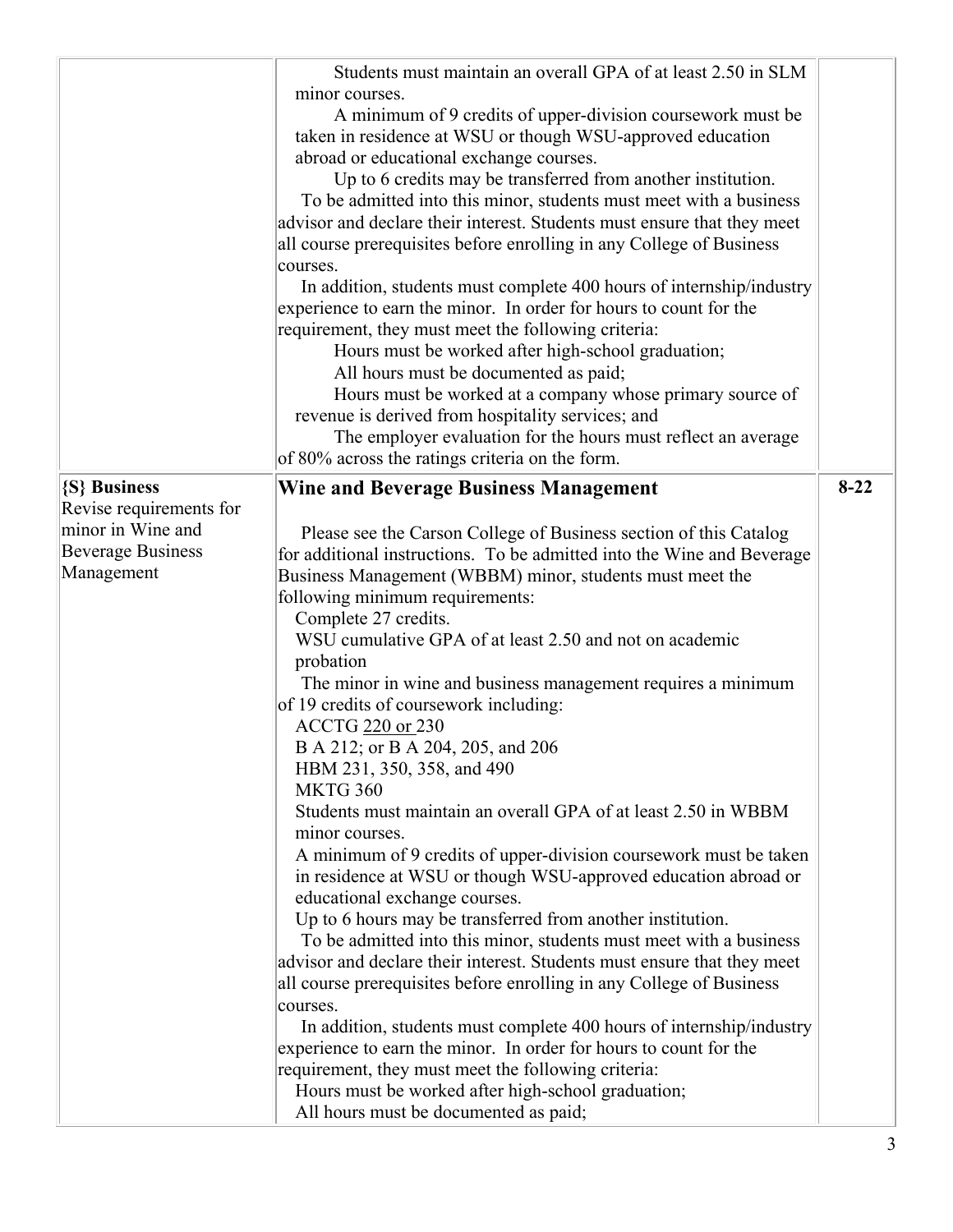|                                                       | Hours must be worked at a company whose primary source of                                                                                  |        |
|-------------------------------------------------------|--------------------------------------------------------------------------------------------------------------------------------------------|--------|
|                                                       | revenue is derived from hospitality services; and                                                                                          |        |
|                                                       | The employer evaluation for the hours must reflect an average of                                                                           |        |
|                                                       | 80% across the ratings criteria on the form.                                                                                               |        |
| <b>Electrical Engineering</b>                         | <b>Electrical Engineering (124 Credits)</b>                                                                                                | $8-22$ |
| and Computer Science                                  |                                                                                                                                            |        |
| Revise graduation                                     | Students are admitted to the Electrical Engineering major upon                                                                             |        |
| requirements for Bachelor<br>of Science in Electrical | demonstrating they are calculus-ready and making their intention                                                                           |        |
| Engineering                                           | known to the department. Calculus-ready is defined as having an<br>ALEKS math placement score of 83% or higher; or completion of           |        |
|                                                       | MATH 108, and 171 or a higher calculus course with a grade of C or                                                                         |        |
|                                                       | better; or completing the Math AP with a score of 2 (places the student                                                                    |        |
|                                                       | in MATH 171), or 3 (credit is given for MATH 171).                                                                                         |        |
|                                                       | To remain in good standing students must complete CPT S 121 or 131,                                                                        |        |
|                                                       | MATH 171, 172, 220, 273, and PHYSICS 201/211, each with a grade                                                                            |        |
|                                                       | of C or better, and earn a cumulative WSU GPA of 2.5 or higher upon<br>completion of the above courses.                                    |        |
|                                                       |                                                                                                                                            |        |
|                                                       | Alternate Pathway:                                                                                                                         |        |
|                                                       | Completion of ALL standard pathway benchmarks and additionally:<br>ENGLISH 101, CHEM 105, PHYSICS 202/212, E E 261, 262, MATH              |        |
|                                                       | 315, all with a grade of C or better, and a 2.5 cumulative WSU GPA                                                                         |        |
|                                                       | (or transfer GPA if no WSU GPA exists). Everett and Bremerton                                                                              |        |
|                                                       | applicants follow the alternate pathway.                                                                                                   |        |
|                                                       | No courses listed in this schedule of study may be taken on a pass/fail                                                                    |        |
|                                                       | basis. With the exception of E E 488, E E 499, and ENGR 489, all<br>listed E E and CPT S courses, required electives, and prerequisites to |        |
|                                                       | these courses must be completed with a grade of C or better. Students                                                                      |        |
|                                                       | should also consult with an advisor regarding allowed course                                                                               |        |
|                                                       | substitutions to the schedule of studies listed below.                                                                                     |        |
|                                                       | <b>First Year</b>                                                                                                                          |        |
|                                                       | <b>First Term</b><br><b>Credits</b>                                                                                                        |        |
|                                                       | CHEM 105 [PSCI]<br>4                                                                                                                       |        |
|                                                       | <b>ENGLISH 101 [WRTG]</b><br>3                                                                                                             |        |
|                                                       | $\overline{2}$<br><b>ENGR 120</b>                                                                                                          |        |
|                                                       | HISTORY 105 [ROOT]<br>3                                                                                                                    |        |
|                                                       | MATH 171 [QUAN]<br>4                                                                                                                       |        |
|                                                       | <b>Second Term</b><br><b>Credits</b>                                                                                                       |        |
|                                                       | CPT S 121 or 131<br>4                                                                                                                      |        |
|                                                       | <b>MATH 172</b><br>4                                                                                                                       |        |
|                                                       | <b>MATH 220</b><br>$\overline{2}$                                                                                                          |        |
|                                                       | PHYSICS 201<br>$\overline{3}$                                                                                                              |        |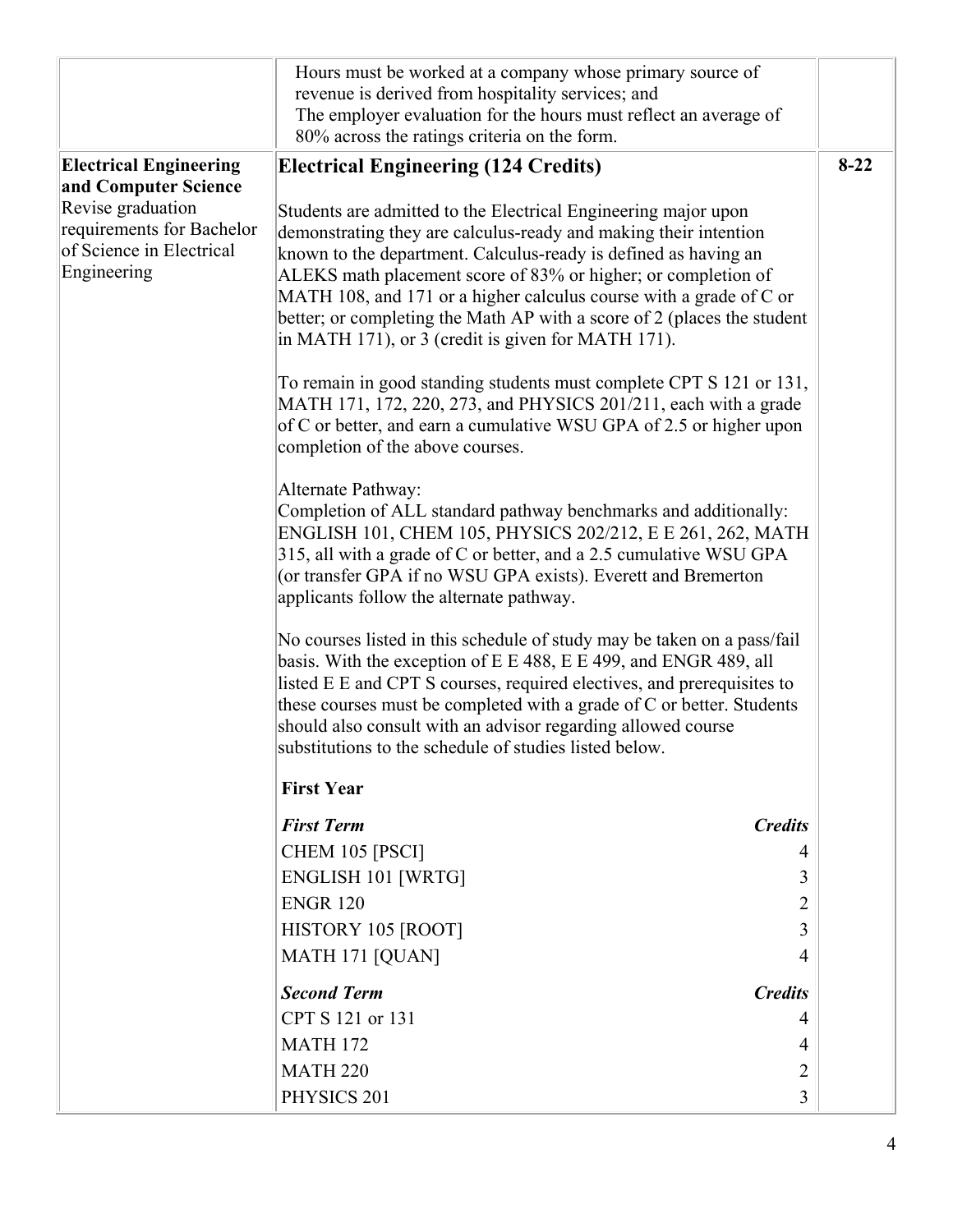| PHYSICS 211                               | 1              |  |
|-------------------------------------------|----------------|--|
| <b>Second Year</b>                        |                |  |
| <b>First Term</b>                         | <b>Credits</b> |  |
| CPT S 122 or 132                          | 4              |  |
| E E 214                                   | 4              |  |
| <b>MATH 273</b>                           | $\overline{2}$ |  |
| PHYSICS 202                               | 3              |  |
| PHYSICS 212                               | 1              |  |
| <b>Second Term</b>                        | <b>Credits</b> |  |
| Arts [ARTS]                               | 3              |  |
| E E 234                                   | $\overline{4}$ |  |
| E E 261                                   | 3              |  |
| E E 262                                   | 1              |  |
| ECONS 101 [SSCI] or 102 [SSCI]            | 3              |  |
| <b>MATH 315</b>                           | 3              |  |
| Complete Writing Portfolio                |                |  |
| <b>Third Year</b>                         |                |  |
| <b>First Term</b>                         | <b>Credits</b> |  |
| E E 311                                   | 3              |  |
| E E 321                                   | 3              |  |
| E E 331                                   | 3              |  |
| E E 352 [M]                               | 3              |  |
| Engineering Science Elective <sup>1</sup> | 3              |  |
| <b>Second Term</b>                        | <b>Credits</b> |  |
| E E 302                                   | 3              |  |
| E E 341                                   | 3              |  |
| E E 361                                   | 3              |  |
| <b>STAT 360</b>                           | 3              |  |
| Track Elective <sup>2,3</sup>             | 3              |  |
| <b>Fourth Year</b>                        |                |  |
| <b>First Term</b>                         | <b>Credits</b> |  |
| Diversity [DIVR]                          | 3              |  |
| E E 415                                   | 3              |  |
| Engineering Science Elective <sup>1</sup> | 3              |  |
| <b>ENGLISH 402 [WRTG]</b>                 | 3              |  |
| Track Electives <sup>2,3</sup>            | 6              |  |
|                                           |                |  |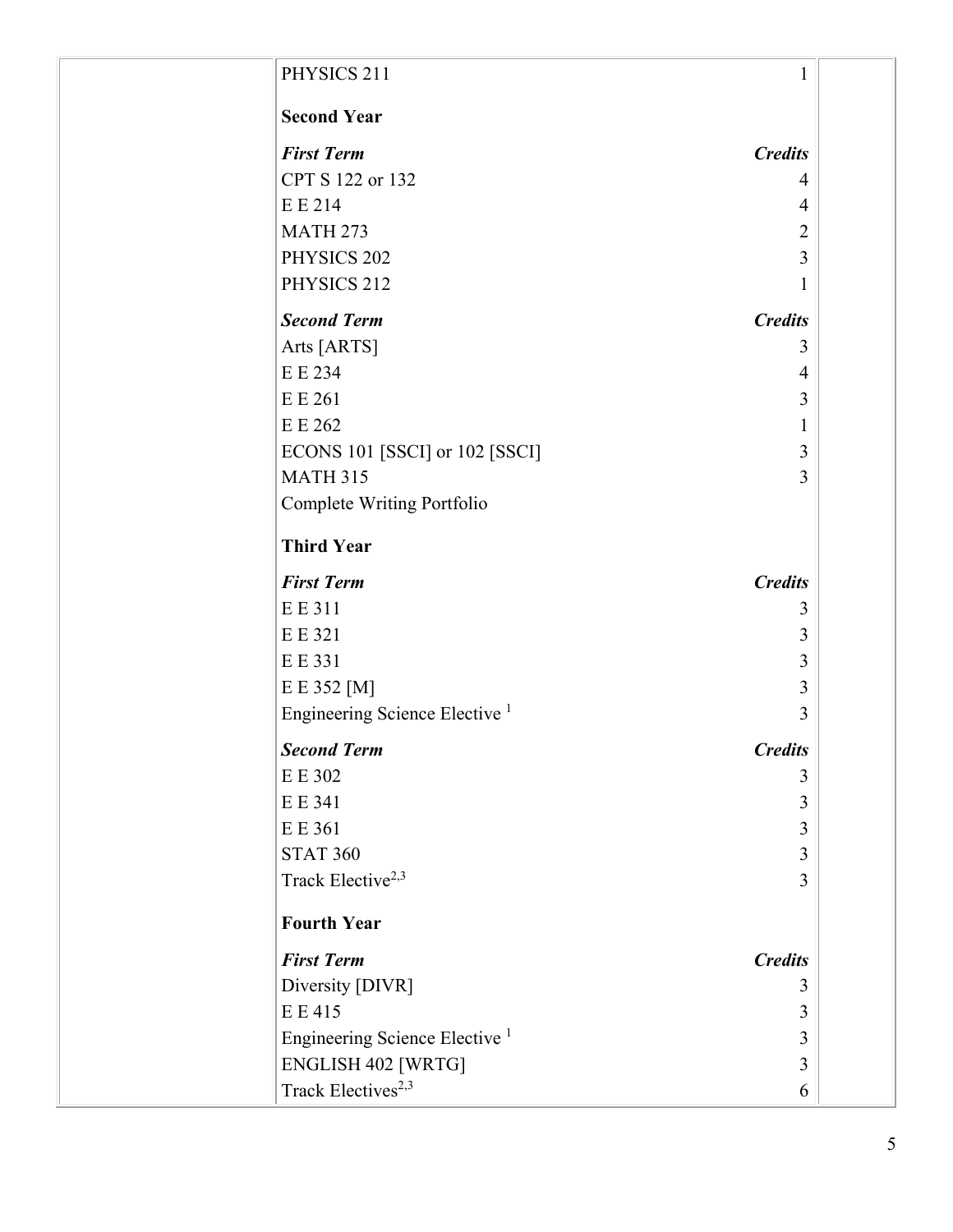|                                                              | <b>Second Term</b>                                                                                                                                                                                                                                                                                                                                                                                                                                                                                                                                                                                                                                                                                                                                                                                                                                                                                                                                                                                                                                                                                                                                                                                                                                                                                                                                                                                                                                                                                                                                                                                                                                                                                                                                                                                                                                               | <b>Credits</b> |          |
|--------------------------------------------------------------|------------------------------------------------------------------------------------------------------------------------------------------------------------------------------------------------------------------------------------------------------------------------------------------------------------------------------------------------------------------------------------------------------------------------------------------------------------------------------------------------------------------------------------------------------------------------------------------------------------------------------------------------------------------------------------------------------------------------------------------------------------------------------------------------------------------------------------------------------------------------------------------------------------------------------------------------------------------------------------------------------------------------------------------------------------------------------------------------------------------------------------------------------------------------------------------------------------------------------------------------------------------------------------------------------------------------------------------------------------------------------------------------------------------------------------------------------------------------------------------------------------------------------------------------------------------------------------------------------------------------------------------------------------------------------------------------------------------------------------------------------------------------------------------------------------------------------------------------------------------|----------------|----------|
|                                                              | 300-400-level Track Electives <sup>2,3</sup>                                                                                                                                                                                                                                                                                                                                                                                                                                                                                                                                                                                                                                                                                                                                                                                                                                                                                                                                                                                                                                                                                                                                                                                                                                                                                                                                                                                                                                                                                                                                                                                                                                                                                                                                                                                                                     | 6              |          |
|                                                              | <b>Biological Sciences [BSCI]</b>                                                                                                                                                                                                                                                                                                                                                                                                                                                                                                                                                                                                                                                                                                                                                                                                                                                                                                                                                                                                                                                                                                                                                                                                                                                                                                                                                                                                                                                                                                                                                                                                                                                                                                                                                                                                                                | 3 or 4         |          |
|                                                              | $E E 416$ [CAPS] [M]                                                                                                                                                                                                                                                                                                                                                                                                                                                                                                                                                                                                                                                                                                                                                                                                                                                                                                                                                                                                                                                                                                                                                                                                                                                                                                                                                                                                                                                                                                                                                                                                                                                                                                                                                                                                                                             | 3              |          |
|                                                              | Humanities [HUM]                                                                                                                                                                                                                                                                                                                                                                                                                                                                                                                                                                                                                                                                                                                                                                                                                                                                                                                                                                                                                                                                                                                                                                                                                                                                                                                                                                                                                                                                                                                                                                                                                                                                                                                                                                                                                                                 | 3              |          |
|                                                              | Complete E E Exit Interview and Survey                                                                                                                                                                                                                                                                                                                                                                                                                                                                                                                                                                                                                                                                                                                                                                                                                                                                                                                                                                                                                                                                                                                                                                                                                                                                                                                                                                                                                                                                                                                                                                                                                                                                                                                                                                                                                           |                |          |
|                                                              | <b>Footnotes</b>                                                                                                                                                                                                                                                                                                                                                                                                                                                                                                                                                                                                                                                                                                                                                                                                                                                                                                                                                                                                                                                                                                                                                                                                                                                                                                                                                                                                                                                                                                                                                                                                                                                                                                                                                                                                                                                 |                |          |
|                                                              | <sup>1</sup> Engineering Science Electives (6 credits): Choose from CE 211, ME 212, 301, MSE 302.                                                                                                                                                                                                                                                                                                                                                                                                                                                                                                                                                                                                                                                                                                                                                                                                                                                                                                                                                                                                                                                                                                                                                                                                                                                                                                                                                                                                                                                                                                                                                                                                                                                                                                                                                                |                |          |
|                                                              | <sup>2</sup> Track Electives: Students follow one of five tracks for an emphasis in their degree program.<br>A total of 15 credits are required for each track. Any electives within a track must be chosen<br>from the list of approved technical electives in footnote 3. Power Track: required: E E 362<br>[M], 491, at least 6 credits from E E 486, 489, 492, 493, 494, and remaining credits from list<br>of approved technical electives; Microelectronics Track: required: E E 351, 476, 496, and at<br>least two from E E 431, 434, 496, and one from E E 431, 434, 464, 466, 488, 489, 496, 499,<br>ENGR 489 with a combined maximum of 3 credits total from E E 488 and ENGR 489 or E<br>E 499 eombined; Systems Track: required: E E 464, 489, at least one from E E 432, 451,<br>and one from E E 351, 431, 432, 451, 470, and remaining credits from list of approved<br>technical electives; General Track: at least one from E E 324 [M], 351, 362 [M], 489; at<br>least three 400-level E E letter graded course not used to meet other program requirements,<br>and one course remaining credits from the list of approved technical electives with a<br>minimum of nine credits 400 level E E courses; or Computer Engineering Track: required:<br>E E 434, 466, at least one from E E 324 [M], 334, 431, 476, CPT S 360, and remaining<br>credits from list of approved technical electives and at least one 400-level E E letter graded<br>course not used to meet other program requirements. with a minimum of three credits 400-<br>level E E courses.<br><sup>3</sup> Technical Electives approved for Power Track, Systems Track, General Track (minimum 9<br>credits 400-level E E courses), and Computer Engineering Track (minimum 3 credits 400-<br>level E E courses) include: ASTRONOM 435, CE 463, CHEM 331, 333, 345, MATH 320 |                |          |
|                                                              | [M], 325, 340, 364, 401 [M], 402 [M], 415, 420, 421 [M], 440, 441, 448, 453, 464, 466, ME<br>304, 401, MSE 402, 403, PHYSICS 303, 304, 320, 443, 450, and 463, or any 300-400-level<br>CPT S or E E course not used to fulfill other requirements.                                                                                                                                                                                                                                                                                                                                                                                                                                                                                                                                                                                                                                                                                                                                                                                                                                                                                                                                                                                                                                                                                                                                                                                                                                                                                                                                                                                                                                                                                                                                                                                                               |                |          |
| Neuroscience                                                 | <b>Biomedical Business Option (120 Hours)</b>                                                                                                                                                                                                                                                                                                                                                                                                                                                                                                                                                                                                                                                                                                                                                                                                                                                                                                                                                                                                                                                                                                                                                                                                                                                                                                                                                                                                                                                                                                                                                                                                                                                                                                                                                                                                                    |                | $8 - 22$ |
| <b>Under Bachelor of Science</b>                             |                                                                                                                                                                                                                                                                                                                                                                                                                                                                                                                                                                                                                                                                                                                                                                                                                                                                                                                                                                                                                                                                                                                                                                                                                                                                                                                                                                                                                                                                                                                                                                                                                                                                                                                                                                                                                                                                  |                |          |
| in Neuroscience, add<br><b>Biomedical Business</b><br>Option | Students may be admitted to the Neuroscience - Biomedical Business<br>Option upon making their intention known to the department and<br>enrollment in or credit for MATH 106 (or higher). To maintain<br>admission to the major, students who have completed a minimum of 30<br>credits at WSU must maintain a 3.0 minimum GPA overall, and a 3.0<br>minimum GPA in BIOLOGY 107, CHEM 105, CHEM 106 or 116,<br>MATH 140 or 171, NEUROSCI 301, NEUROSCI 302, PHYSICS<br>101/111 or 201/211 or 205, and PHYSICS 102/112 or 202/212 or 206<br>or CHEM 345. Students must receive a grade of C or better in these<br>courses and may repeat a maximum of three of these courses to<br>maintain admission to the major.                                                                                                                                                                                                                                                                                                                                                                                                                                                                                                                                                                                                                                                                                                                                                                                                                                                                                                                                                                                                                                                                                                                                               |                |          |
|                                                              | <b>First Year</b>                                                                                                                                                                                                                                                                                                                                                                                                                                                                                                                                                                                                                                                                                                                                                                                                                                                                                                                                                                                                                                                                                                                                                                                                                                                                                                                                                                                                                                                                                                                                                                                                                                                                                                                                                                                                                                                |                |          |
|                                                              | <b>First Term</b>                                                                                                                                                                                                                                                                                                                                                                                                                                                                                                                                                                                                                                                                                                                                                                                                                                                                                                                                                                                                                                                                                                                                                                                                                                                                                                                                                                                                                                                                                                                                                                                                                                                                                                                                                                                                                                                | <b>Hours</b>   |          |
|                                                              | CHEM 105 [PSCI]                                                                                                                                                                                                                                                                                                                                                                                                                                                                                                                                                                                                                                                                                                                                                                                                                                                                                                                                                                                                                                                                                                                                                                                                                                                                                                                                                                                                                                                                                                                                                                                                                                                                                                                                                                                                                                                  | 4              |          |
|                                                              | <b>ENGLISH 101 [WRTG]</b>                                                                                                                                                                                                                                                                                                                                                                                                                                                                                                                                                                                                                                                                                                                                                                                                                                                                                                                                                                                                                                                                                                                                                                                                                                                                                                                                                                                                                                                                                                                                                                                                                                                                                                                                                                                                                                        | 3              |          |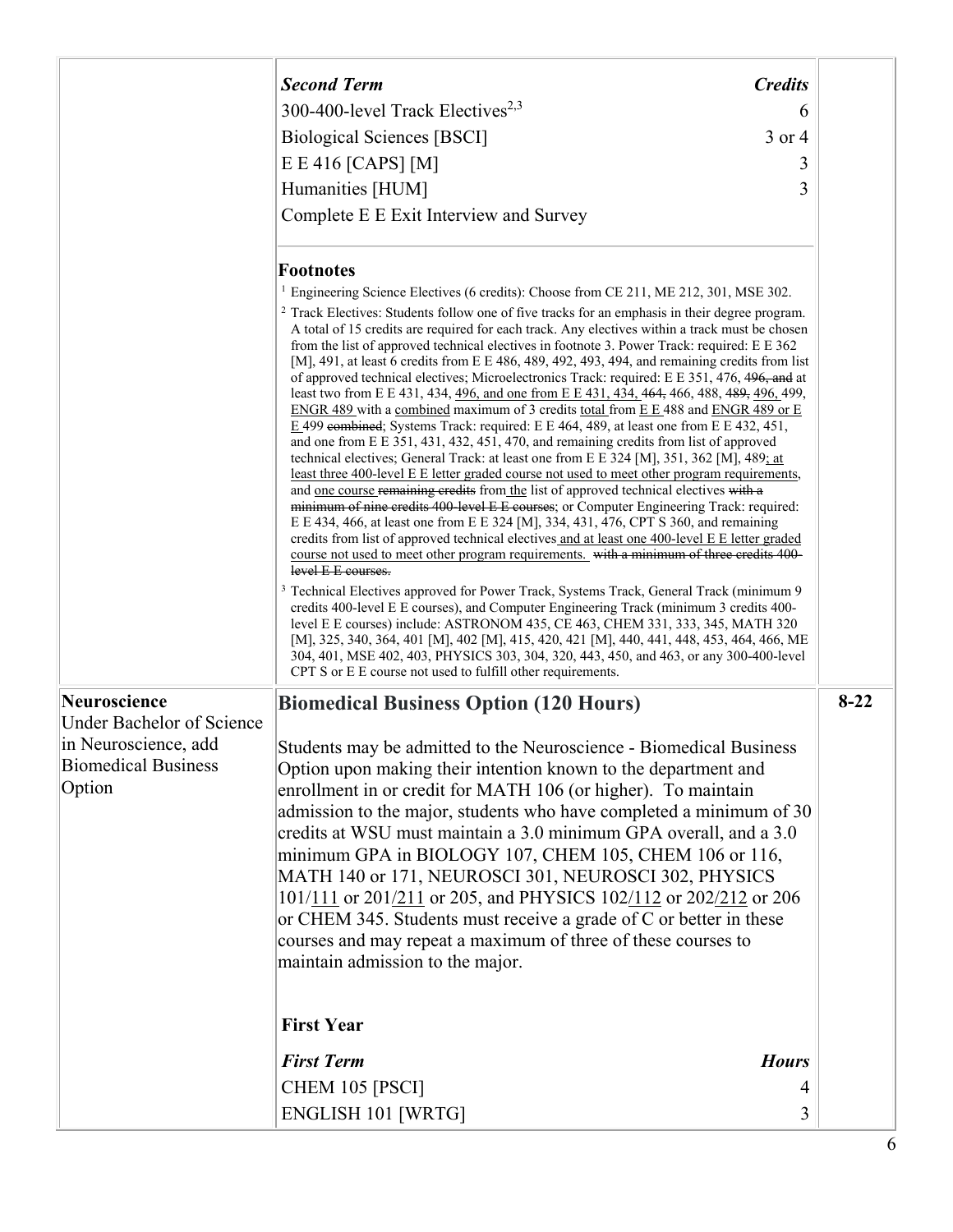| MATH 140 [QUAN] or 171 [QUAN]                                          | $\overline{4}$ |
|------------------------------------------------------------------------|----------------|
| <b>NEUROSCI 105 [BSCI]</b>                                             | 3              |
| PSYCH 105 [SSCI]                                                       | 3              |
| <b>Second Term</b>                                                     | <b>Hours</b>   |
| <b>BIOLOGY 107</b>                                                     | 4              |
| <b>CHEM 106</b>                                                        | $\overline{4}$ |
| Communication [COMM] or Written Communication<br>$[WRTG]$ <sup>1</sup> | 3              |
| HISTORY 105 [ROOT]                                                     | 3              |
| <b>Second Year</b>                                                     |                |
| <b>First Term</b>                                                      | <b>Hours</b>   |
| <b>BIOLOGY 106</b>                                                     | 4              |
| <b>CHEM 345</b>                                                        | 4              |
| NEUROSCI 301 <sup>2</sup>                                              | 3              |
| PHYSICS 101 or 201                                                     | 3              |
| PHYSICS 111 or 211                                                     | 1              |
| <b>Second Term</b>                                                     | <b>Hours</b>   |
| Arts [ARTS]                                                            | 3              |
| Diversity [DIVR]                                                       | 3              |
| <b>NEUROSCI 302</b>                                                    | 3              |
| PHYSICS 102 or 202                                                     | 3              |
| PHYSICS 112 or 212                                                     | 1              |
| Neuroscience Elective <sup>3</sup>                                     | 3              |
| Complete Writing Portfolio                                             |                |
| <b>Third Year</b>                                                      |                |
| <b>First Term</b>                                                      | <b>Hours</b>   |
| <b>BIOLOGY/MBIOS 301</b>                                               | 4              |
| Humanities [HUM]                                                       | 3              |
| Behavior Course <sup>4</sup>                                           | 3              |
| Statistics Course <sup>5</sup>                                         | 3 or 4         |
| <b>Second Term</b>                                                     | <b>Hours</b>   |
| <b>ENTRP 490</b>                                                       | 3              |
| MBIOS 303                                                              | 4              |
| <b>NEUROSCI 404</b>                                                    | $\overline{4}$ |
| Biomedical Business Elective <sup>6</sup>                              | 3              |
| <b>Fourth Year</b>                                                     |                |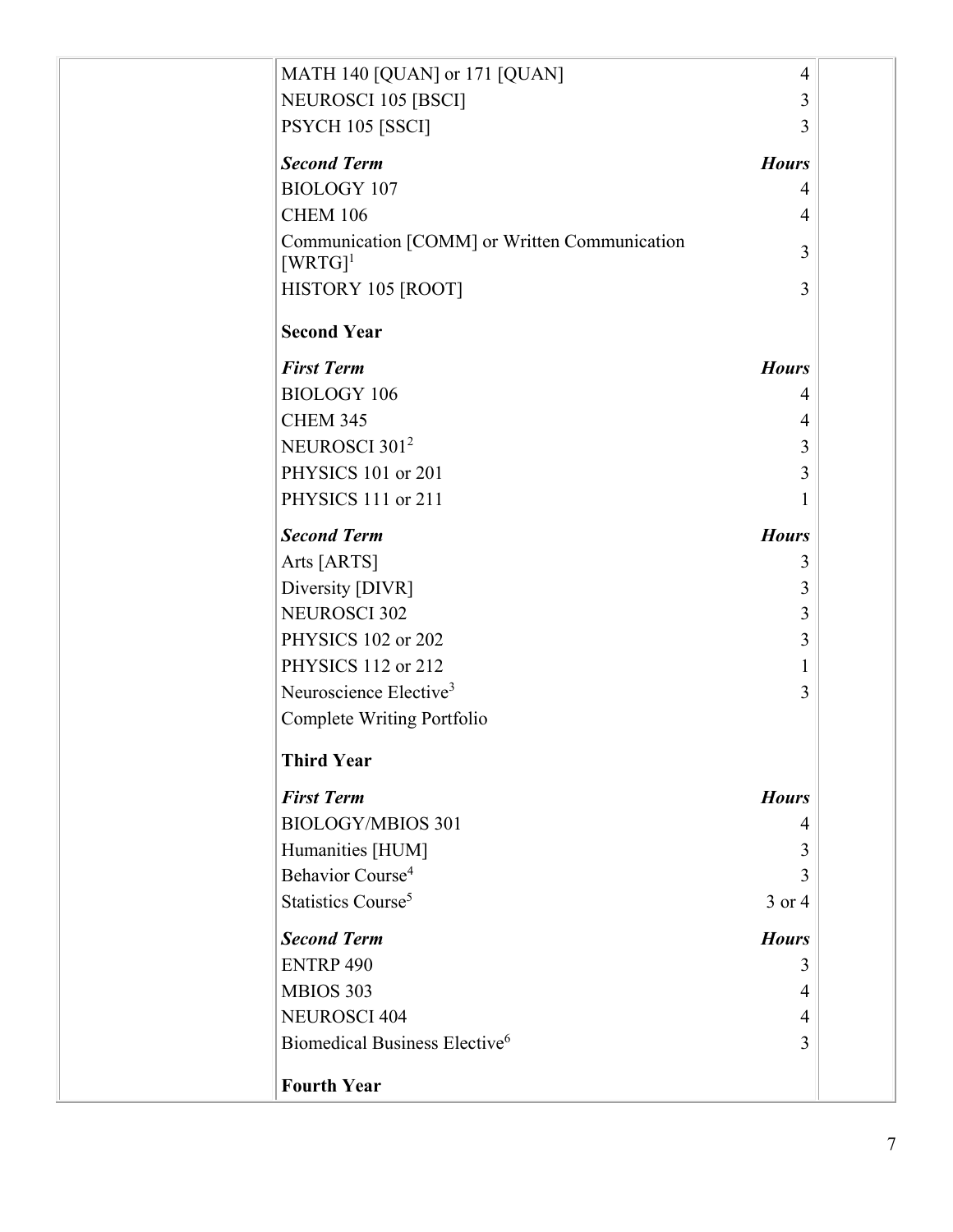|                                                     | <b>First Term</b><br><b>Hours</b>                                                                                                                                                                                                                                                                                                                                                                                                                                                                                                                                                           |          |
|-----------------------------------------------------|---------------------------------------------------------------------------------------------------------------------------------------------------------------------------------------------------------------------------------------------------------------------------------------------------------------------------------------------------------------------------------------------------------------------------------------------------------------------------------------------------------------------------------------------------------------------------------------------|----------|
|                                                     | <b>ENTRP 426</b><br>3                                                                                                                                                                                                                                                                                                                                                                                                                                                                                                                                                                       |          |
|                                                     | <b>ENTRP 485</b><br>3                                                                                                                                                                                                                                                                                                                                                                                                                                                                                                                                                                       |          |
|                                                     | NEUROSCI 430 [M]<br>4                                                                                                                                                                                                                                                                                                                                                                                                                                                                                                                                                                       |          |
|                                                     | Electives <sup>7</sup><br>6                                                                                                                                                                                                                                                                                                                                                                                                                                                                                                                                                                 |          |
|                                                     | <b>Second Term</b><br><b>Hours</b>                                                                                                                                                                                                                                                                                                                                                                                                                                                                                                                                                          |          |
|                                                     | <b>ENTRP 486</b><br>3                                                                                                                                                                                                                                                                                                                                                                                                                                                                                                                                                                       |          |
|                                                     | NEUROSCI 403 [M]<br>3                                                                                                                                                                                                                                                                                                                                                                                                                                                                                                                                                                       |          |
|                                                     | NEUROSCI 490 [CAPS]<br>3                                                                                                                                                                                                                                                                                                                                                                                                                                                                                                                                                                    |          |
|                                                     | Electives <sup>7</sup><br>6                                                                                                                                                                                                                                                                                                                                                                                                                                                                                                                                                                 |          |
|                                                     | <b>Footnotes</b><br><sup>1</sup> NEUROSCI/MBIOS 201 is recommended.                                                                                                                                                                                                                                                                                                                                                                                                                                                                                                                         |          |
|                                                     | <sup>2</sup> PSYCH 372 may be taken in place of NEUROSCI 301 with department permission.<br><sup>3</sup> Neuroscience Electives (minimum 3 credits): Approved courses include BIOLOGY 307,<br>315, 321, 333, 340, 352, 353, 354, 438, 456; MATH 340; MBIOS 304, 305, 401, 404, 413;<br>NEUROSCI 305, 333, 409, 425, 426; PHYSICS 466; PSYCH 265, 312, 333, 350, 361, 372,<br>384, 464, 470, 490, 491; VET PH 308. Other courses may be allowed by department<br>consent. Courses may not be used to fulfill more than one requirement. Please see your<br>advisor. Please see your advisor. |          |
|                                                     | <sup>4</sup> Choose one course from: NEUROSCI 305, 333, or 409. Other courses may be allowed by<br>department consent.                                                                                                                                                                                                                                                                                                                                                                                                                                                                      |          |
|                                                     | <sup>5</sup> Choose one course from: PSYCH 311, STAT 212, 360, 370, or 412.                                                                                                                                                                                                                                                                                                                                                                                                                                                                                                                 |          |
|                                                     | <sup>6</sup> Biomedical Business Electives (minimum 3 credits): Approved courses include ENTRP<br>489, MGTOP 301, MGTOP 401, MGTOP 483. Other courses may be allowed by<br>department consent. Please see your advisor.                                                                                                                                                                                                                                                                                                                                                                     |          |
|                                                     | $\frac{7}{2}$ Elective choices should include 300-400 level coursework to meet the University minimum<br>requirement of 40 upper-division credits.                                                                                                                                                                                                                                                                                                                                                                                                                                          |          |
| Neuroscience<br>New undergraduate                   | <b>Certificate in the Business of Biomedicine</b>                                                                                                                                                                                                                                                                                                                                                                                                                                                                                                                                           | $8 - 22$ |
| certificate: Business of<br>Biomedicine             | The certificate in the Business of Biomedicine prepares students for                                                                                                                                                                                                                                                                                                                                                                                                                                                                                                                        |          |
|                                                     | careers in the dynamic, interdisciplinary world of biomedical business.                                                                                                                                                                                                                                                                                                                                                                                                                                                                                                                     |          |
|                                                     | To complete the certificate, students must complete a minimum of 16                                                                                                                                                                                                                                                                                                                                                                                                                                                                                                                         |          |
|                                                     | credits consisting of two core courses and three additional electives                                                                                                                                                                                                                                                                                                                                                                                                                                                                                                                       |          |
|                                                     | with a GPA of 2.5 or better. Required core courses are                                                                                                                                                                                                                                                                                                                                                                                                                                                                                                                                      |          |
|                                                     | BIOLOGY/MBIOS 301 and MGMT 301. Fulfillment of elective                                                                                                                                                                                                                                                                                                                                                                                                                                                                                                                                     |          |
|                                                     | emphasis courses requires completion of one of ACCTG 220, ACCTG                                                                                                                                                                                                                                                                                                                                                                                                                                                                                                                             |          |
|                                                     | 230, FIN 223, or ENTRP 426; AND one of ENTRP 490, COMSTRAT                                                                                                                                                                                                                                                                                                                                                                                                                                                                                                                                  |          |
|                                                     | 380, or COMSTRAT 395; AND one of NEUROSCI 302 or MBIOS                                                                                                                                                                                                                                                                                                                                                                                                                                                                                                                                      |          |
|                                                     | 303 or another course as approved by your advisor.                                                                                                                                                                                                                                                                                                                                                                                                                                                                                                                                          |          |
| <b>Physics &amp; Astronomy</b><br>Revise graduation | <b>Applied Physics Option (120 Credits)</b>                                                                                                                                                                                                                                                                                                                                                                                                                                                                                                                                                 | $8 - 22$ |
| requirements for Bachelor                           |                                                                                                                                                                                                                                                                                                                                                                                                                                                                                                                                                                                             |          |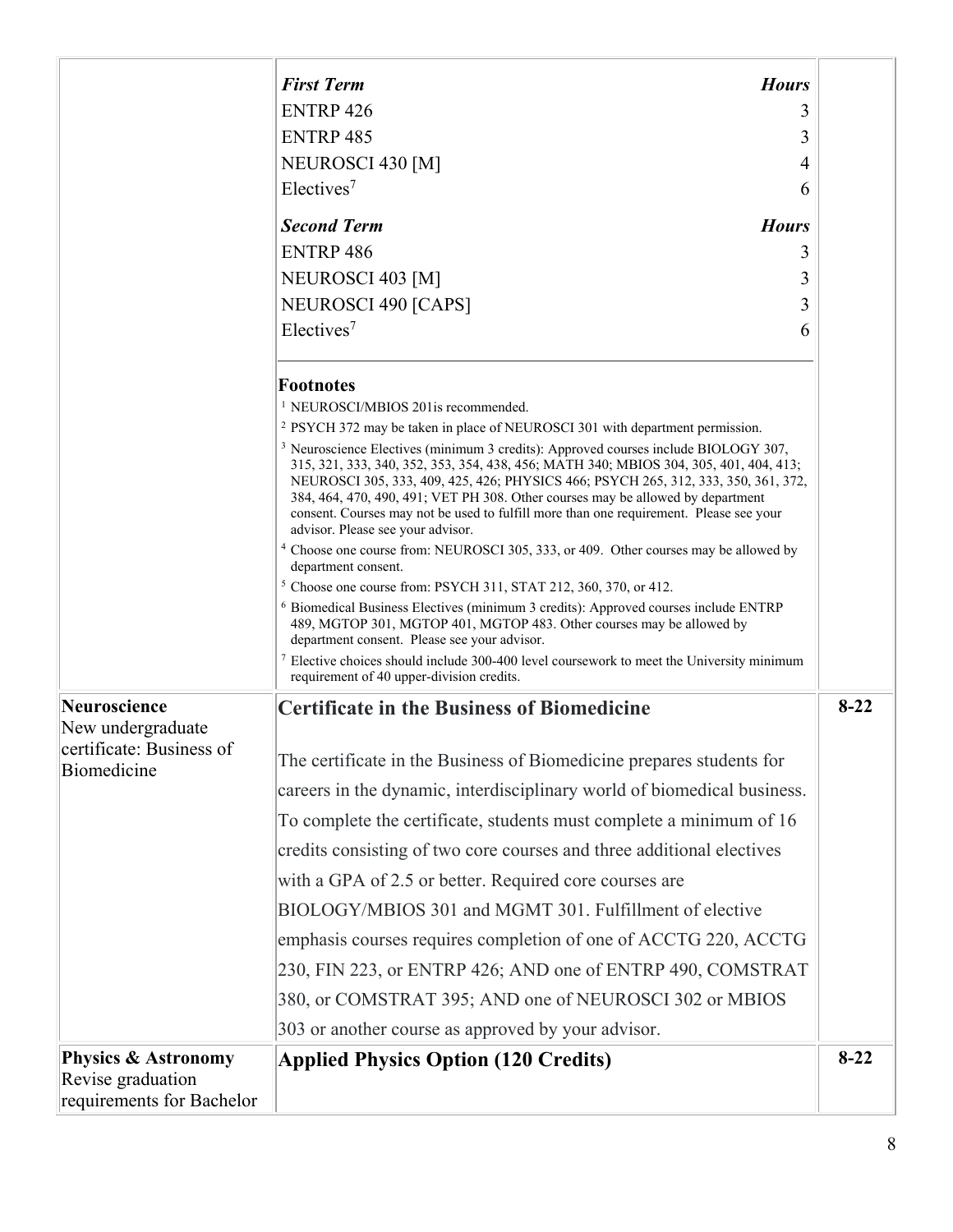| of Science in Physics -<br><b>Applied Physics Option</b> | The program of courses below is appropriate for students who wish to<br>enter industry upon graduation. The program of courses below is<br>appropriate for students who have had a good experience with calculus<br>in high school and wish to start physics in the first semester at WSU<br>(even though the student may be placed in MATH 171, if their high<br>school grades for the year course were B or better they can follow this<br>schedule of study). Students who have placed in MATH 172 can<br>accelerate the math sequence. Students who have not had calculus in<br>high school should defer PHYSICS 201/211 until they have completed<br>MATH 171. Upon consultation with the departmental advisor,<br>modifications can be made in the list of required courses to fit the<br>needs of individual students. The schedule of studies below includes<br>the additional lab credit required for graduation by the College of Arts<br>and Sciences.<br><b>Admission to the Major requirements</b><br>Students may be admitted to the major upon making their intentions<br>known to the department.<br><b>Graduation Requirements</b><br>A research experience is required of all students as a PHYSICS 499<br>489 project; however, to gain valuable work experience outside the<br>university, students are strongly encouraged to participate in an<br>internship or research experience in industry or a government lab<br>outside of WSU. The summer after the junior year is the most<br>appropriate time for this experience. All students are required to submit<br>an undergraduate thesis to a committee of two physics faculty members<br>in the senior year. PHYSICS 490 will give credit for this effort. The<br>student must earn a $C(2.0)$ or better grade in each of the required<br>physics courses.<br><b>First Year</b> |                |
|----------------------------------------------------------|-----------------------------------------------------------------------------------------------------------------------------------------------------------------------------------------------------------------------------------------------------------------------------------------------------------------------------------------------------------------------------------------------------------------------------------------------------------------------------------------------------------------------------------------------------------------------------------------------------------------------------------------------------------------------------------------------------------------------------------------------------------------------------------------------------------------------------------------------------------------------------------------------------------------------------------------------------------------------------------------------------------------------------------------------------------------------------------------------------------------------------------------------------------------------------------------------------------------------------------------------------------------------------------------------------------------------------------------------------------------------------------------------------------------------------------------------------------------------------------------------------------------------------------------------------------------------------------------------------------------------------------------------------------------------------------------------------------------------------------------------------------------------------------------------------------------------------------------------------------|----------------|
|                                                          | <b>First Term</b>                                                                                                                                                                                                                                                                                                                                                                                                                                                                                                                                                                                                                                                                                                                                                                                                                                                                                                                                                                                                                                                                                                                                                                                                                                                                                                                                                                                                                                                                                                                                                                                                                                                                                                                                                                                                                                         | <b>Credits</b> |
|                                                          | CHEM 105 [PSCI]                                                                                                                                                                                                                                                                                                                                                                                                                                                                                                                                                                                                                                                                                                                                                                                                                                                                                                                                                                                                                                                                                                                                                                                                                                                                                                                                                                                                                                                                                                                                                                                                                                                                                                                                                                                                                                           | 4              |
|                                                          | <b>ENGLISH 101 [WRTG]</b>                                                                                                                                                                                                                                                                                                                                                                                                                                                                                                                                                                                                                                                                                                                                                                                                                                                                                                                                                                                                                                                                                                                                                                                                                                                                                                                                                                                                                                                                                                                                                                                                                                                                                                                                                                                                                                 | 3              |
|                                                          | MATH 171 [QUAN]                                                                                                                                                                                                                                                                                                                                                                                                                                                                                                                                                                                                                                                                                                                                                                                                                                                                                                                                                                                                                                                                                                                                                                                                                                                                                                                                                                                                                                                                                                                                                                                                                                                                                                                                                                                                                                           | 4              |
|                                                          | <b>MSE 110</b>                                                                                                                                                                                                                                                                                                                                                                                                                                                                                                                                                                                                                                                                                                                                                                                                                                                                                                                                                                                                                                                                                                                                                                                                                                                                                                                                                                                                                                                                                                                                                                                                                                                                                                                                                                                                                                            | 2              |
|                                                          | PHYSICS 188                                                                                                                                                                                                                                                                                                                                                                                                                                                                                                                                                                                                                                                                                                                                                                                                                                                                                                                                                                                                                                                                                                                                                                                                                                                                                                                                                                                                                                                                                                                                                                                                                                                                                                                                                                                                                                               |                |
|                                                          | <b>Second Term</b>                                                                                                                                                                                                                                                                                                                                                                                                                                                                                                                                                                                                                                                                                                                                                                                                                                                                                                                                                                                                                                                                                                                                                                                                                                                                                                                                                                                                                                                                                                                                                                                                                                                                                                                                                                                                                                        | <b>Credits</b> |
|                                                          | <b>CHEM 106</b>                                                                                                                                                                                                                                                                                                                                                                                                                                                                                                                                                                                                                                                                                                                                                                                                                                                                                                                                                                                                                                                                                                                                                                                                                                                                                                                                                                                                                                                                                                                                                                                                                                                                                                                                                                                                                                           | 4              |
|                                                          | <b>ENGR 120</b>                                                                                                                                                                                                                                                                                                                                                                                                                                                                                                                                                                                                                                                                                                                                                                                                                                                                                                                                                                                                                                                                                                                                                                                                                                                                                                                                                                                                                                                                                                                                                                                                                                                                                                                                                                                                                                           | 2              |
|                                                          | HISTORY 105 [ROOT]                                                                                                                                                                                                                                                                                                                                                                                                                                                                                                                                                                                                                                                                                                                                                                                                                                                                                                                                                                                                                                                                                                                                                                                                                                                                                                                                                                                                                                                                                                                                                                                                                                                                                                                                                                                                                                        | 3              |
|                                                          | <b>MATH 172</b>                                                                                                                                                                                                                                                                                                                                                                                                                                                                                                                                                                                                                                                                                                                                                                                                                                                                                                                                                                                                                                                                                                                                                                                                                                                                                                                                                                                                                                                                                                                                                                                                                                                                                                                                                                                                                                           | 4              |
|                                                          | PHYSICS 189                                                                                                                                                                                                                                                                                                                                                                                                                                                                                                                                                                                                                                                                                                                                                                                                                                                                                                                                                                                                                                                                                                                                                                                                                                                                                                                                                                                                                                                                                                                                                                                                                                                                                                                                                                                                                                               |                |
|                                                          | <b>Second Year</b>                                                                                                                                                                                                                                                                                                                                                                                                                                                                                                                                                                                                                                                                                                                                                                                                                                                                                                                                                                                                                                                                                                                                                                                                                                                                                                                                                                                                                                                                                                                                                                                                                                                                                                                                                                                                                                        |                |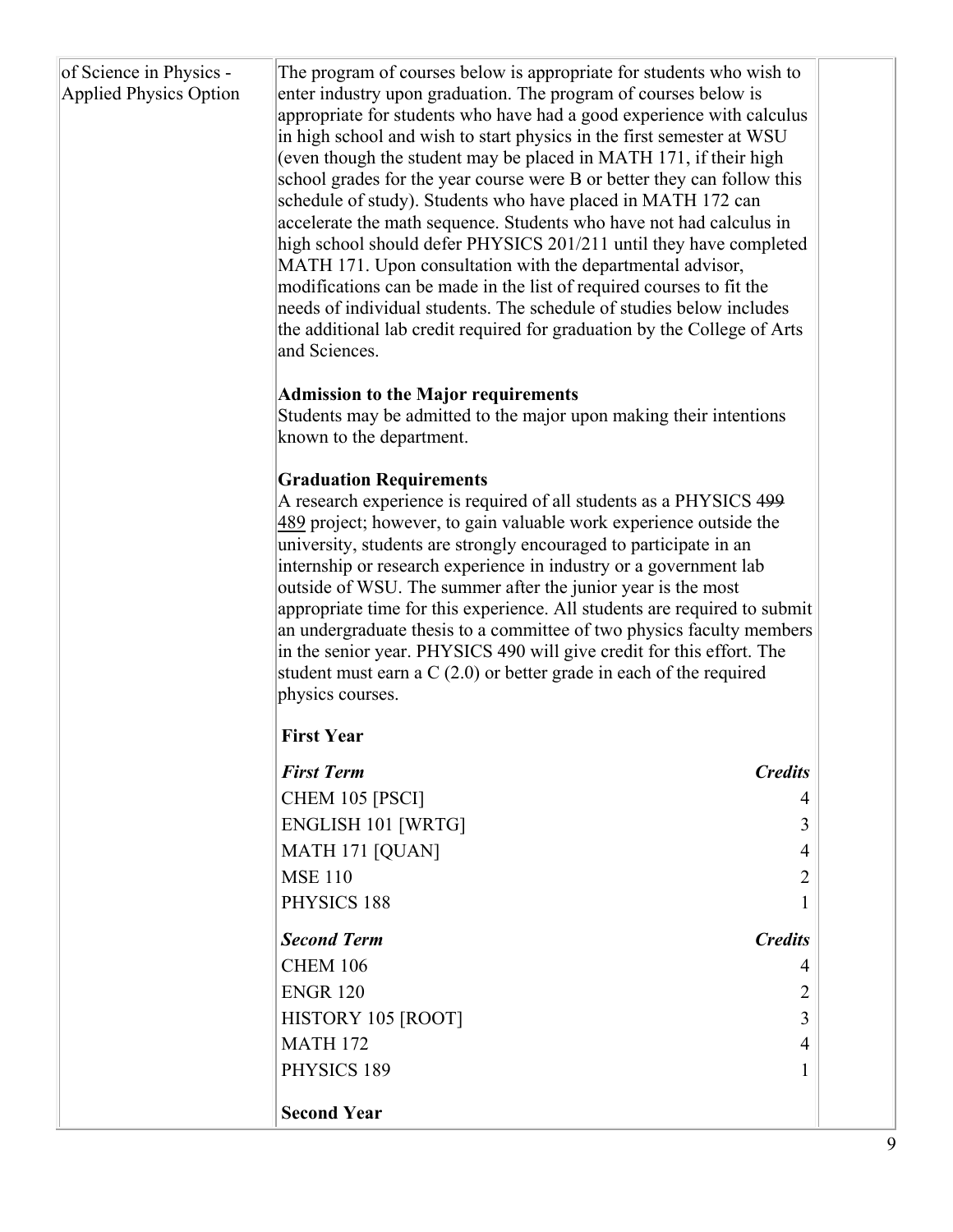| <b>First Term</b>                                            | <b>Credits</b> |  |
|--------------------------------------------------------------|----------------|--|
| ECONS 101 [SSCI]                                             | 3              |  |
| <b>MATH 220</b>                                              | 2              |  |
| <b>MATH 273</b>                                              | $\overline{2}$ |  |
| PHYSICS 201                                                  | 3              |  |
| PHYSICS 211                                                  | 1              |  |
| Foreign Language, if needed <sup>1</sup>                     | $0 - 4$        |  |
| Option Elective <sup>2</sup>                                 | 3              |  |
| <b>Second Term</b>                                           | <b>Credits</b> |  |
| Arts [ARTS]                                                  | 3              |  |
| ECONS 102 [SSCI]                                             | 3              |  |
| <b>MATH 315</b>                                              | 3              |  |
| PHYSICS 202                                                  | 3              |  |
| PHYSICS 212                                                  | 1              |  |
| Foreign Language, if needed <sup>1</sup>                     | $0 - 4$        |  |
| Option Elective <sup>2</sup>                                 | 3              |  |
| Complete Writing Portfolio                                   |                |  |
| <b>Third Year</b>                                            |                |  |
| <b>First Term</b>                                            | <b>Credits</b> |  |
| PHYSICS 303                                                  | 3              |  |
| PHYSICS 320                                                  | 3              |  |
| PHYSICS 341                                                  | 3              |  |
| STAT 360 or 370                                              | 3              |  |
| Option Elective <sup>2</sup>                                 | 3              |  |
| <b>Second Term</b>                                           | <b>Credits</b> |  |
| <b>Biological Sciences [BSCI]</b>                            | 3              |  |
| PHYSICS 304                                                  | 3              |  |
| PHYSICS 330                                                  | 3              |  |
| PHYSICS 342                                                  | 3              |  |
| PHYSICS 489                                                  | <u>1</u>       |  |
| PHYSICS 499                                                  | $\ddagger$     |  |
| Option Elective <sup>2</sup>                                 | 3              |  |
| <b>Fourth Year</b>                                           |                |  |
| <b>First Term</b>                                            | <b>Credits</b> |  |
| COM 400 [COMM], ENGLISH 301 [WRTG], or ENGLISH<br>402 [WRTG] | 3              |  |
| Humanities [HUM]                                             | 3              |  |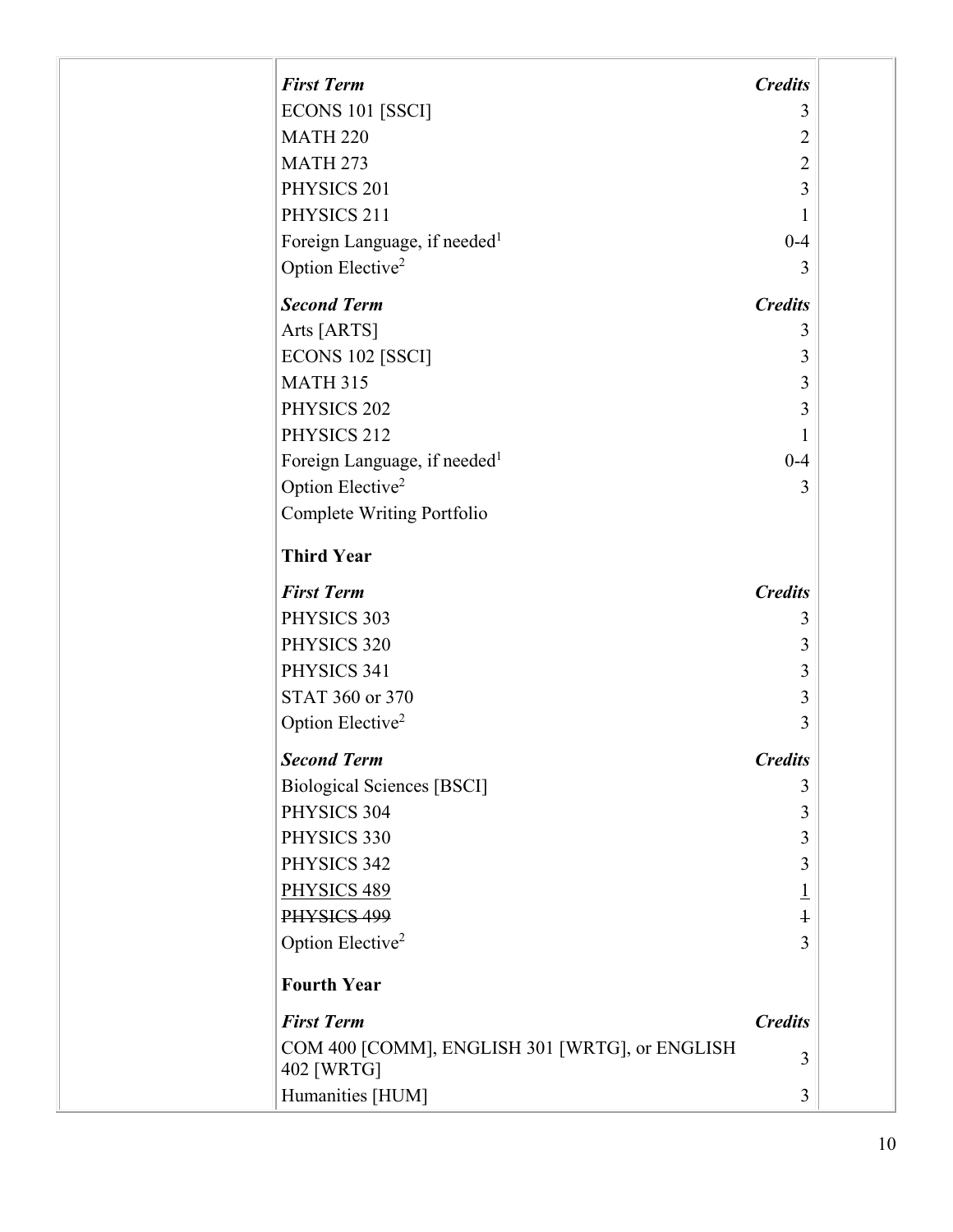|                                                                                                                                           | PHYSICS 443<br>3<br>PHYSICS 450<br>3<br>PHYSICS 490 [M]<br>Option Elective <sup>2</sup><br>3<br><b>Second Term</b><br><b>Credits</b><br>Diversity [DIVR]<br>3<br>Integrative Capstone [CAPS]<br>3<br>PHYSICS 415 [M]<br>3<br>PHYSICS Electives <sup>3</sup><br>3<br>Option Elective <sup>2</sup><br>3                                                                                                                                                                                                                                                                                                                                                                                                                                                                                                                                                                                                                                                                                                                                                                                                                                                                                                                                                                                                                                                                                                                                                                                                                                                                                                                                                                                                                           |          |
|-------------------------------------------------------------------------------------------------------------------------------------------|---------------------------------------------------------------------------------------------------------------------------------------------------------------------------------------------------------------------------------------------------------------------------------------------------------------------------------------------------------------------------------------------------------------------------------------------------------------------------------------------------------------------------------------------------------------------------------------------------------------------------------------------------------------------------------------------------------------------------------------------------------------------------------------------------------------------------------------------------------------------------------------------------------------------------------------------------------------------------------------------------------------------------------------------------------------------------------------------------------------------------------------------------------------------------------------------------------------------------------------------------------------------------------------------------------------------------------------------------------------------------------------------------------------------------------------------------------------------------------------------------------------------------------------------------------------------------------------------------------------------------------------------------------------------------------------------------------------------------------|----------|
|                                                                                                                                           | <b>Footnotes</b><br><sup>1</sup> Two years of high school foreign language or at least two semesters of college-level foreign<br>language are required by the College of Arts and Sciences for graduation.<br><sup>2</sup> Option Electives (18 credits): Choose from CE, CPT S, EE, ME, and MSE courses not used<br>to fulfill other requirements.<br><sup>3</sup> Physics Electives (3 credits): Choose any 300-400-level ASTRONOM or PHYSICS courses<br>not used to fulfill other requirements.                                                                                                                                                                                                                                                                                                                                                                                                                                                                                                                                                                                                                                                                                                                                                                                                                                                                                                                                                                                                                                                                                                                                                                                                                              |          |
| <b>Physics &amp; Astronomy</b><br>Revise graduation<br>requirements for Bachelor<br>of Science in Physics -<br><b>Astrophysics Option</b> | <b>Astrophysics Option (120 Credits)</b><br>The program of courses below is appropriate for students who have had<br>a good experience with calculus in high school and wish to start<br>physics in the first semester at WSU (even though the student may be<br>placed in MATH 171, if their high school grades for the year course<br>were B or better they can follow this schedule of study). Students who<br>have placed in MATH 172 can accelerate the math sequence. Students<br>who have not had calculus in high school should defer PHYSICS<br>201/211 until they have completed MATH 171. Upon consultation<br>with the departmental advisor, modifications can be made in the list of<br>required courses to fit the needs of individual students. The schedule of<br>studies below includes the additional lab credit required for graduation<br>by the College of Arts and Sciences.<br>Students may be admitted to the physics major upon making their<br>intentions known to the department.<br><b>Graduation Requirements</b><br>A research experience is required of all students as a PHYSICS 499<br>489 project; however, to gain valuable work experience outside the<br>university, students are strongly encouraged to participate in an<br>internship or research experience in industry or a government lab<br>outside of WSU. The summer after the junior year is the most<br>appropriate time for this experience. All students are required to submit<br>an undergraduate thesis to a committee of two physics faculty members<br>in the senior year. PHYSICS 490 will give credit for this effort. The<br>student must earn a $C(2.0)$ or better grade in each of the required<br>physics courses. | $8 - 22$ |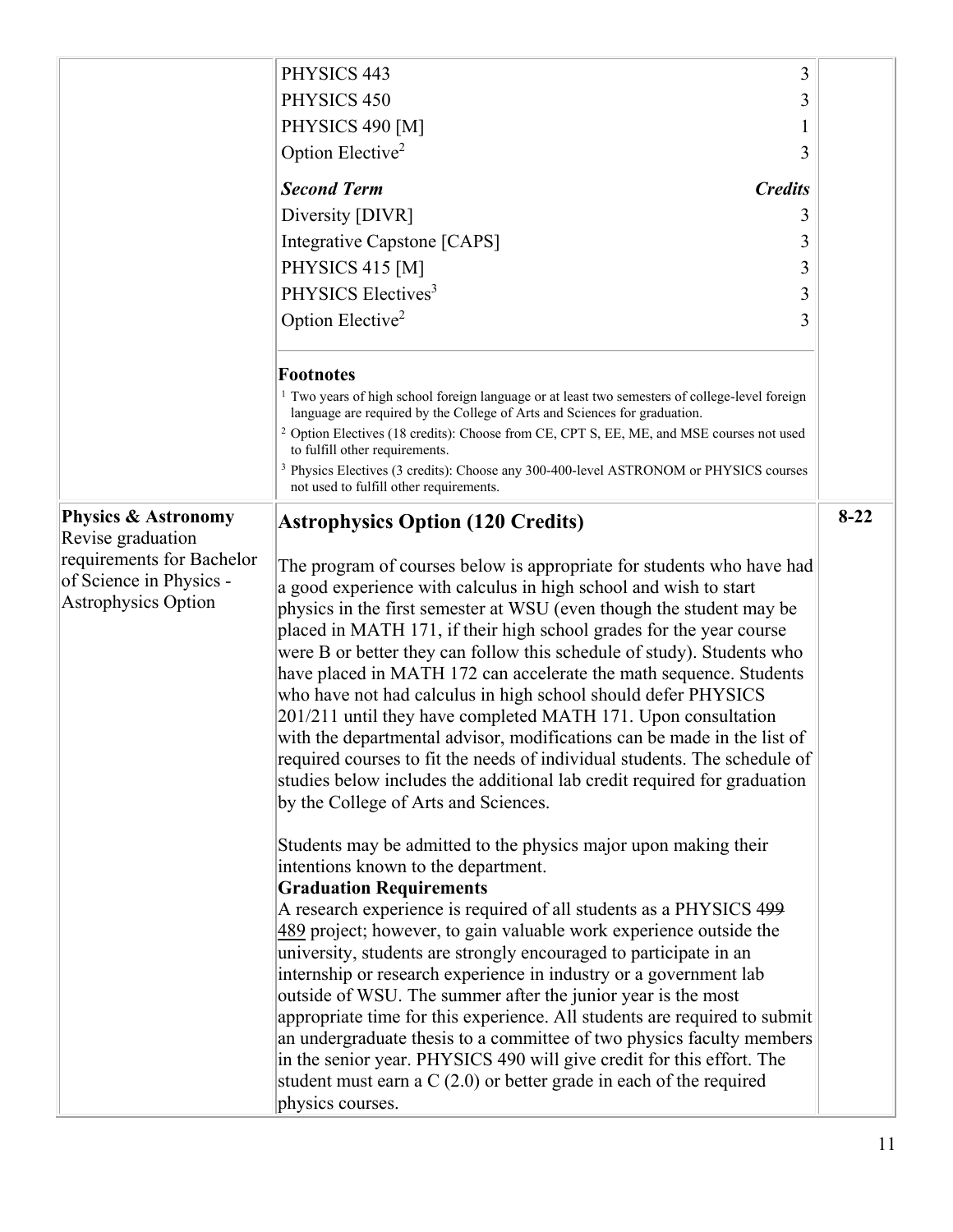| <b>First Term</b>                   | <b>Credits</b> |
|-------------------------------------|----------------|
| CHEM 105 [PSCI]                     | 4              |
| <b>ENGLISH 101 [WRTG]</b>           | 3              |
| MATH 171 [QUAN]                     | 4              |
| PHYSICS 188                         | $\mathbf{1}$   |
| Social Sciences [SSCI]              | 3              |
| <b>Second Term</b>                  | <b>Credits</b> |
| CHEM 106 or 116                     | 4              |
| HISTORY 105 [ROOT]                  | 3              |
| <b>MATH 172</b>                     | 4              |
| PHYSICS 189                         | 1              |
| PHYSICS 201                         | 3              |
| PHYSICS 211                         | 1              |
| <b>Second Year</b>                  |                |
| <b>First Term</b>                   | <b>Credits</b> |
| <b>Biological Sciences [BSCI]</b>   | 3              |
| <b>MATH 220</b>                     | $\overline{2}$ |
| <b>MATH 273</b>                     | $\overline{2}$ |
| PHYSICS 202                         | 3              |
| PHYSICS 212                         | 1              |
| PHYSICS 303                         | 3              |
| Foreign Language, if needed         | $0 - 4$        |
| <b>Second Term</b>                  | <b>Credits</b> |
| Arts [ARTS]                         | 3              |
| <b>ASTRONOM 390</b>                 | 1              |
| <b>MATH 315</b>                     | 3              |
| PHYSICS 304                         | 3              |
| PHYSICS 330                         | 3              |
| Foreign Language, if needed         | $0 - 4$        |
| Complete Writing Portfolio          |                |
| <b>Third Year</b>                   |                |
| <b>First Term</b>                   | <b>Credits</b> |
| <b>ASTRONOM 345</b>                 | 3              |
| CPT S 121, E E 221, or MATH 300 [M] | $2 - 4$        |
| Humanities [HUM]                    | 3              |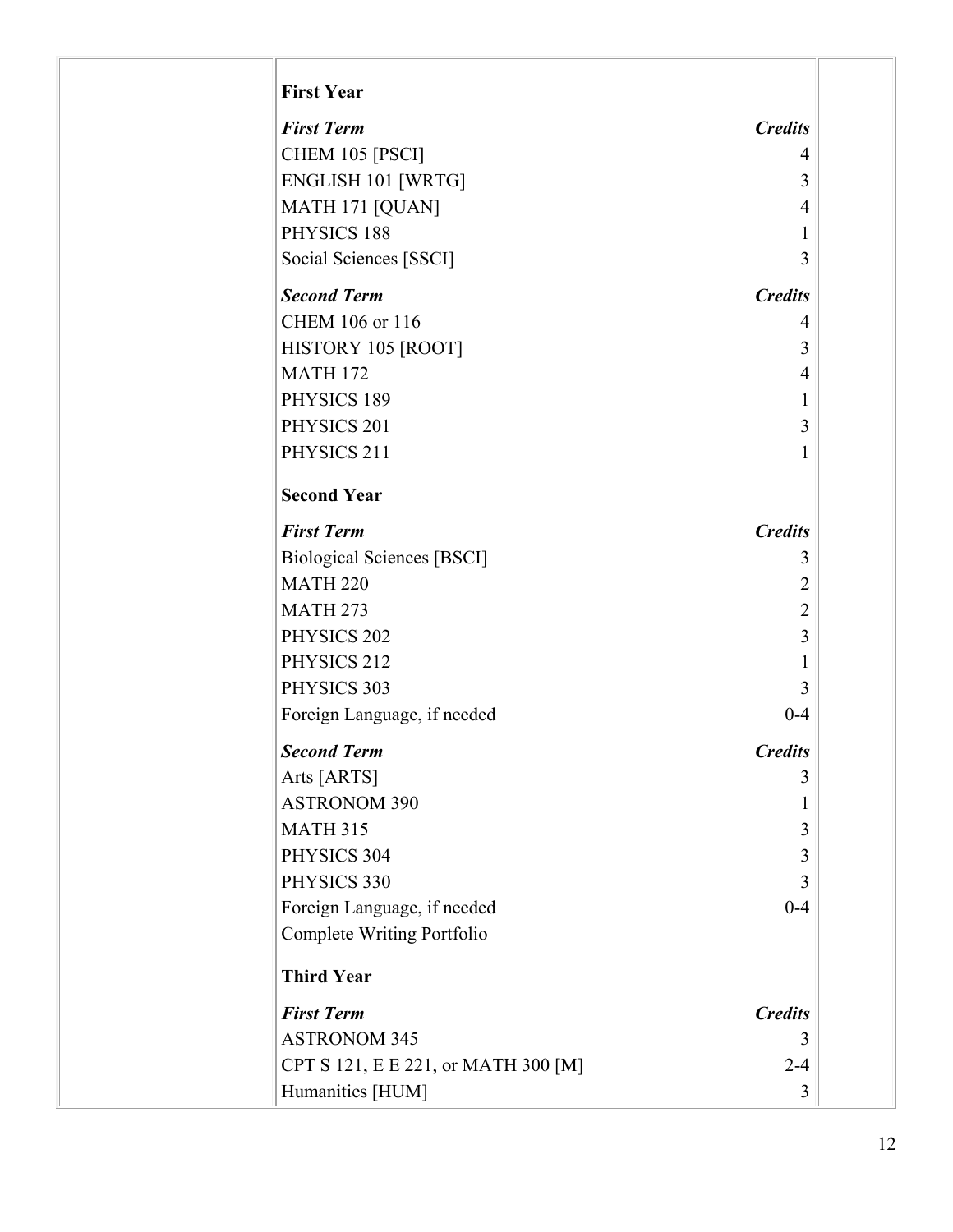|                                                     | MATH Elective <sup>1</sup>                                                                                                                                                      | 3              |          |
|-----------------------------------------------------|---------------------------------------------------------------------------------------------------------------------------------------------------------------------------------|----------------|----------|
|                                                     | PHYSICS 320                                                                                                                                                                     | 3              |          |
|                                                     | PHYSICS 341                                                                                                                                                                     | 3              |          |
|                                                     | <b>Second Term</b>                                                                                                                                                              | <b>Credits</b> |          |
|                                                     | ASTRONOM 435 or 436                                                                                                                                                             | 3              |          |
|                                                     | COM 400 [COMM], ENGLISH 301 [WRTG], or ENGLISH<br>402 [WRTG]                                                                                                                    | 3              |          |
|                                                     | MATH Elective <sup>1</sup>                                                                                                                                                      | 3              |          |
|                                                     | PHYSICS 342                                                                                                                                                                     | 3              |          |
|                                                     | PHYSICS 410                                                                                                                                                                     | 4              |          |
|                                                     | PHYSICS 489                                                                                                                                                                     | $\overline{1}$ |          |
|                                                     | PHYSICS 499                                                                                                                                                                     | $\ddagger$     |          |
|                                                     | <b>Fourth Year</b>                                                                                                                                                              |                |          |
|                                                     | <b>First Term</b>                                                                                                                                                               | <b>Credits</b> |          |
|                                                     | Arts [ARTS], Humanities [HUM], or Social Sciences [SSCI]                                                                                                                        | 3              |          |
|                                                     | Diversity [DIVR]                                                                                                                                                                | 3              |          |
|                                                     | PHYSICS 450                                                                                                                                                                     | 3              |          |
|                                                     | PHYSICS 490 [M]                                                                                                                                                                 |                |          |
|                                                     | Technical Elective <sup>2</sup>                                                                                                                                                 | 3              |          |
|                                                     | <b>Second Term</b>                                                                                                                                                              | <b>Credits</b> |          |
|                                                     | ASTRONOM 435 or 436                                                                                                                                                             | 3              |          |
|                                                     | Integrative Capstone [CAPS]                                                                                                                                                     | 3              |          |
|                                                     | PHYSICS 415 [M]                                                                                                                                                                 | 3              |          |
|                                                     | Technical Elective <sup>2</sup>                                                                                                                                                 | 6              |          |
|                                                     | <b>Footnotes</b>                                                                                                                                                                |                |          |
|                                                     | <sup>1</sup> MATH Electives (6 credits): Choose from 300-400-level MATH courses not used to fulfill<br>other requirements.                                                      |                |          |
|                                                     | <sup>2</sup> Technical Electives (9 credits, at least 6 must be 300-400 level): Choose from<br>ASTRONOM, CHEM, MATH, or PHYSICS courses not used to fulfill other requirements. |                |          |
| <b>Physics &amp; Astronomy</b><br>Revise graduation | <b>Standard Option (120 Credits)</b>                                                                                                                                            |                | $8 - 22$ |
| requirements for Bachelor                           | The program of courses below is appropriate for students who have had                                                                                                           |                |          |
| of Science in Physics -                             | a good experience with calculus in high school and wish to start                                                                                                                |                |          |
| <b>Standard Option</b>                              | physics in the first semester at WSU (even though the student may be                                                                                                            |                |          |
|                                                     | placed in MATH 171, if their high school grades for the year course                                                                                                             |                |          |
|                                                     | were B or better they can follow this schedule of study). Students who<br>have placed in MATH 172 can accelerate the math sequence. Students                                    |                |          |
|                                                     | who have not had calculus in high school should defer PHYSICS                                                                                                                   |                |          |
|                                                     | 201/211 until they have completed MATH 171. Upon consultation                                                                                                                   |                |          |
|                                                     | with the departmental advisor, modifications can be made in the list of<br>required courses to fit the needs of individual students. The schedule of                            |                |          |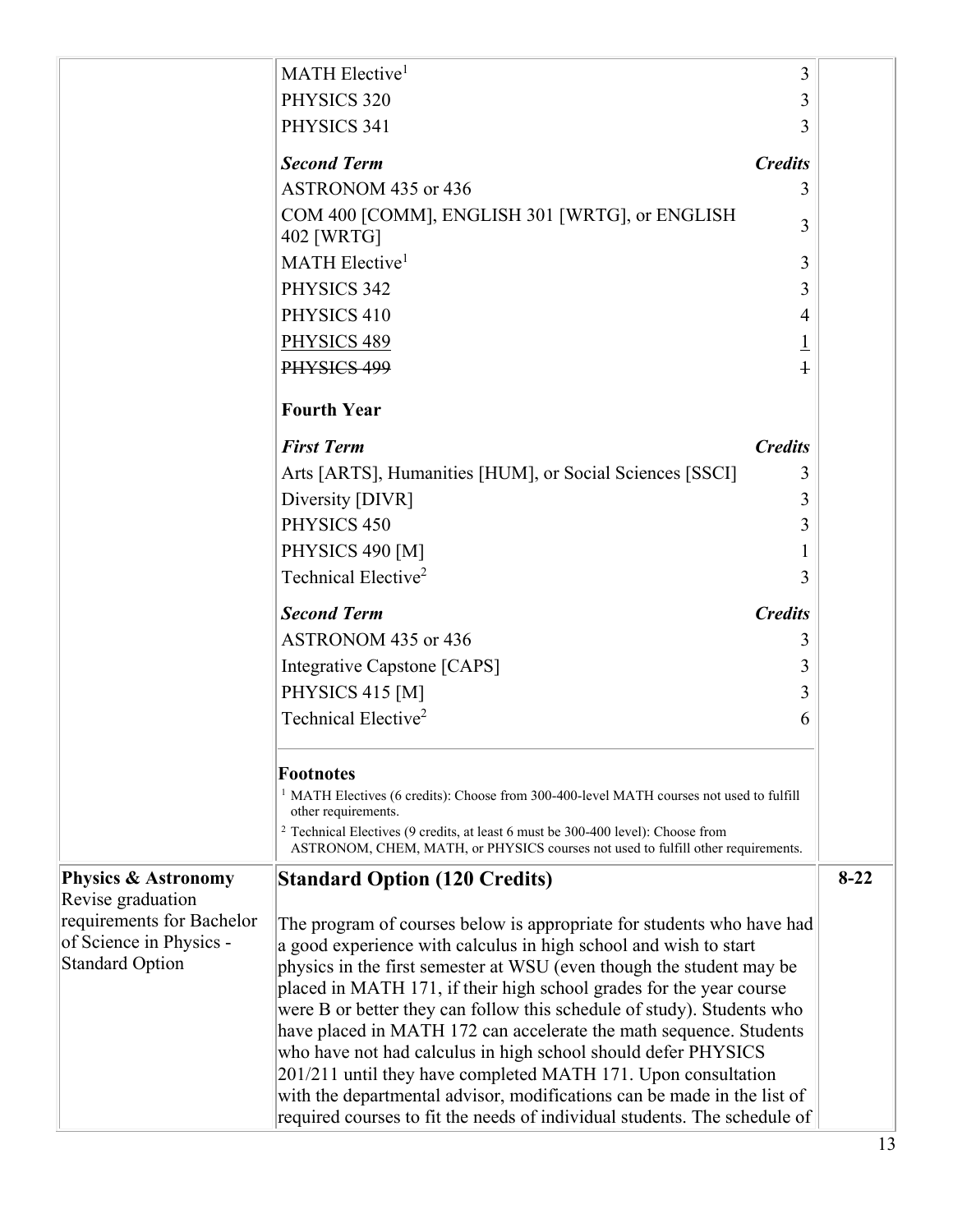| studies below includes the additional lab credit required for graduation<br>by the College of Arts and Sciences.                              |                |
|-----------------------------------------------------------------------------------------------------------------------------------------------|----------------|
| Students may be admitted to the physics major upon making their<br>intentions known to the department.                                        |                |
| <b>Graduation Requirements</b>                                                                                                                |                |
| A research experience is required of all students as a PHYSICS 499<br>489 project; however, to gain valuable work experience outside the      |                |
| university, students are strongly encouraged to participate in an<br>internship or research experience in industry or a government lab        |                |
| outside of WSU. The summer after the junior year is the most                                                                                  |                |
| appropriate time for this experience. All students are required to submit                                                                     |                |
| an undergraduate thesis to a committee of two physics faculty members                                                                         |                |
| in the senior year. PHYSICS 490 will give credit for this effort. The<br>student must earn a $C(2.0)$ or better grade in each of the required |                |
| physics courses.                                                                                                                              |                |
| <b>First Year</b>                                                                                                                             |                |
| <b>First Term</b>                                                                                                                             | <b>Credits</b> |
| CHEM 105 [PSCI]                                                                                                                               | 4              |
| <b>ENGLISH 101 [WRTG]</b>                                                                                                                     | 3              |
| MATH 171 [QUAN]                                                                                                                               | 4              |
| PHYSICS 188                                                                                                                                   | 1              |
| Social Sciences [SSCI]                                                                                                                        | 3              |
| <b>Second Term</b>                                                                                                                            | <b>Credits</b> |
| CHEM 106 or 116                                                                                                                               | 4              |
| HISTORY 105 [ROOT]                                                                                                                            | 3              |
| <b>MATH 172</b>                                                                                                                               | 4              |
| PHYSICS 189                                                                                                                                   |                |
| PHYSICS 201                                                                                                                                   | 3              |
| PHYSICS 211                                                                                                                                   | 1              |
| <b>Second Year</b>                                                                                                                            |                |
| <b>First Term</b>                                                                                                                             | <b>Credits</b> |
| <b>Biological Sciences [BSCI]</b>                                                                                                             | 3              |
| <b>MATH 220</b>                                                                                                                               | 2              |
| <b>MATH 273</b>                                                                                                                               | $\overline{2}$ |
| PHYSICS 202                                                                                                                                   | 3              |
| PHYSICS 212                                                                                                                                   | 1              |
| PHYSICS 303                                                                                                                                   | 3              |
| Foreign Language, if needed <sup>1</sup>                                                                                                      | $0 - 4$        |
| <b>Second Term</b>                                                                                                                            | <b>Credits</b> |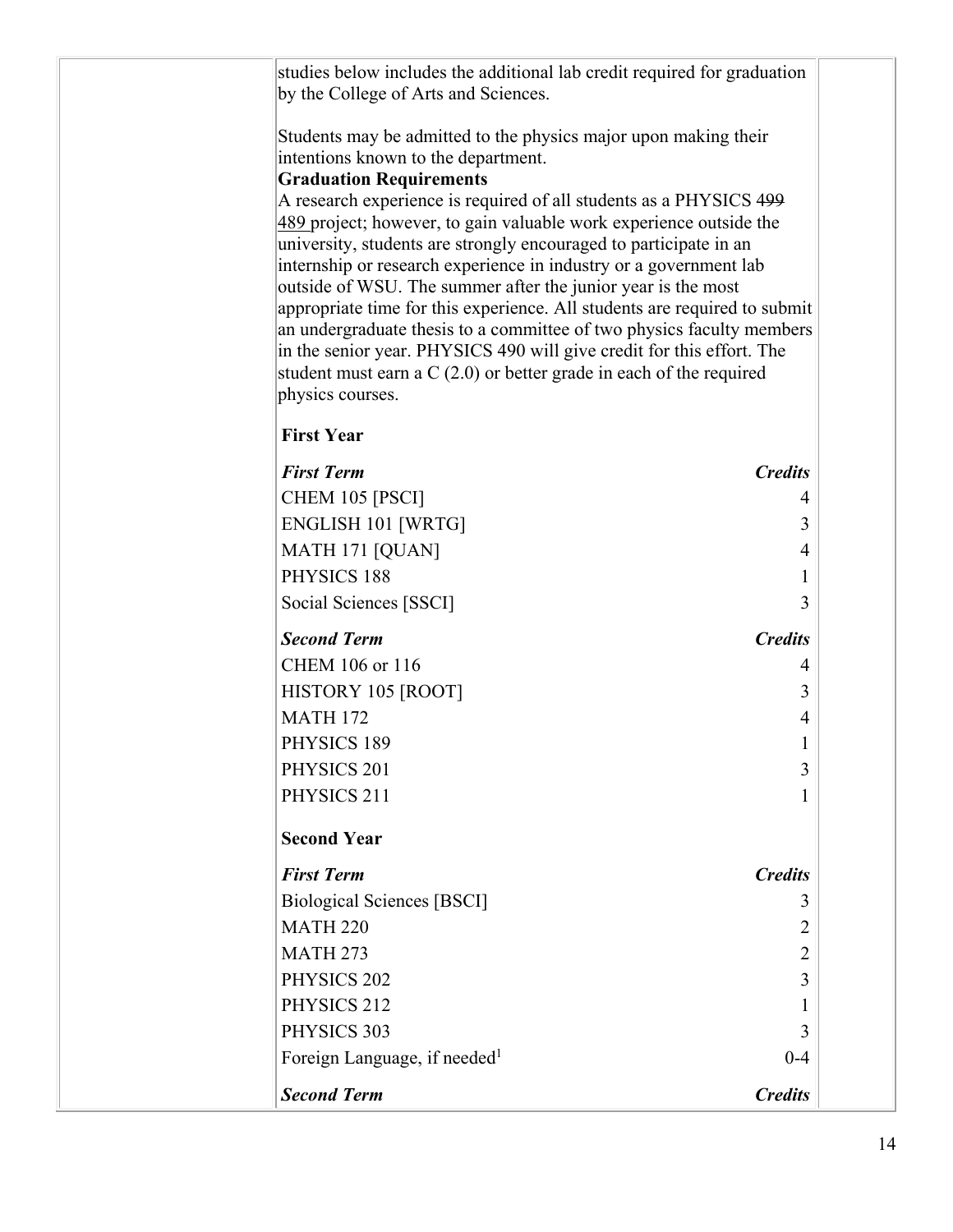| Arts [ARTS]                                                  | 3              |  |
|--------------------------------------------------------------|----------------|--|
| <b>MATH 315</b>                                              | 3              |  |
| PHYSICS 304                                                  | 3              |  |
| PHYSICS 330                                                  | 3              |  |
| Foreign Language, if needed <sup>1</sup>                     | $0 - 4$        |  |
| Complete Writing Portfolio                                   |                |  |
| <b>Third Year</b>                                            |                |  |
| <b>First Term</b>                                            | <b>Credits</b> |  |
| CPT S 121, E E 221, or MATH 300                              | $2 - 4$        |  |
| Diversity [DIVR]                                             | 3              |  |
| Humanities [HUM]                                             | 3              |  |
| MATH Elective <sup>2</sup>                                   | 3              |  |
| PHYSICS 320                                                  | 3              |  |
| PHYSICS 341                                                  | 3              |  |
| <b>Second Term</b>                                           | <b>Credits</b> |  |
| COM 400 [COMM], ENGLISH 301 [WRTG], or ENGLISH<br>402 [WRTG] | 3              |  |
| MATH Elective <sup>2</sup>                                   | 3              |  |
| PHYSICS 342                                                  | 3              |  |
| PHYSICS 410                                                  | 4              |  |
| PHYSICS 489                                                  | $\overline{1}$ |  |
| PHYSICS 499                                                  | $\ddagger$     |  |
| Standard Option Elective <sup>3</sup>                        | 3              |  |
| <b>Fourth Year</b>                                           |                |  |
| <b>First Term</b>                                            | <b>Credits</b> |  |
| Arts [ARTS], Humanities [HUM], or Social Sciences [SSCI]     | 3              |  |
| PHYSICS 450                                                  | 3              |  |
| PHYSICS 490 [M]                                              | 1              |  |
| Standard Option Electives <sup>3</sup>                       | 6              |  |
| Technical Elective <sup>4</sup>                              | 3              |  |
| <b>Second Term</b>                                           | <b>Credits</b> |  |
| Integrative Capstone [CAPS]                                  | 3              |  |
| PHYSICS 415 [M]                                              | 3              |  |
| Standard Option Electives <sup>3</sup>                       | $4 - 6$        |  |
| Technical Elective <sup>4</sup>                              | 3              |  |
|                                                              |                |  |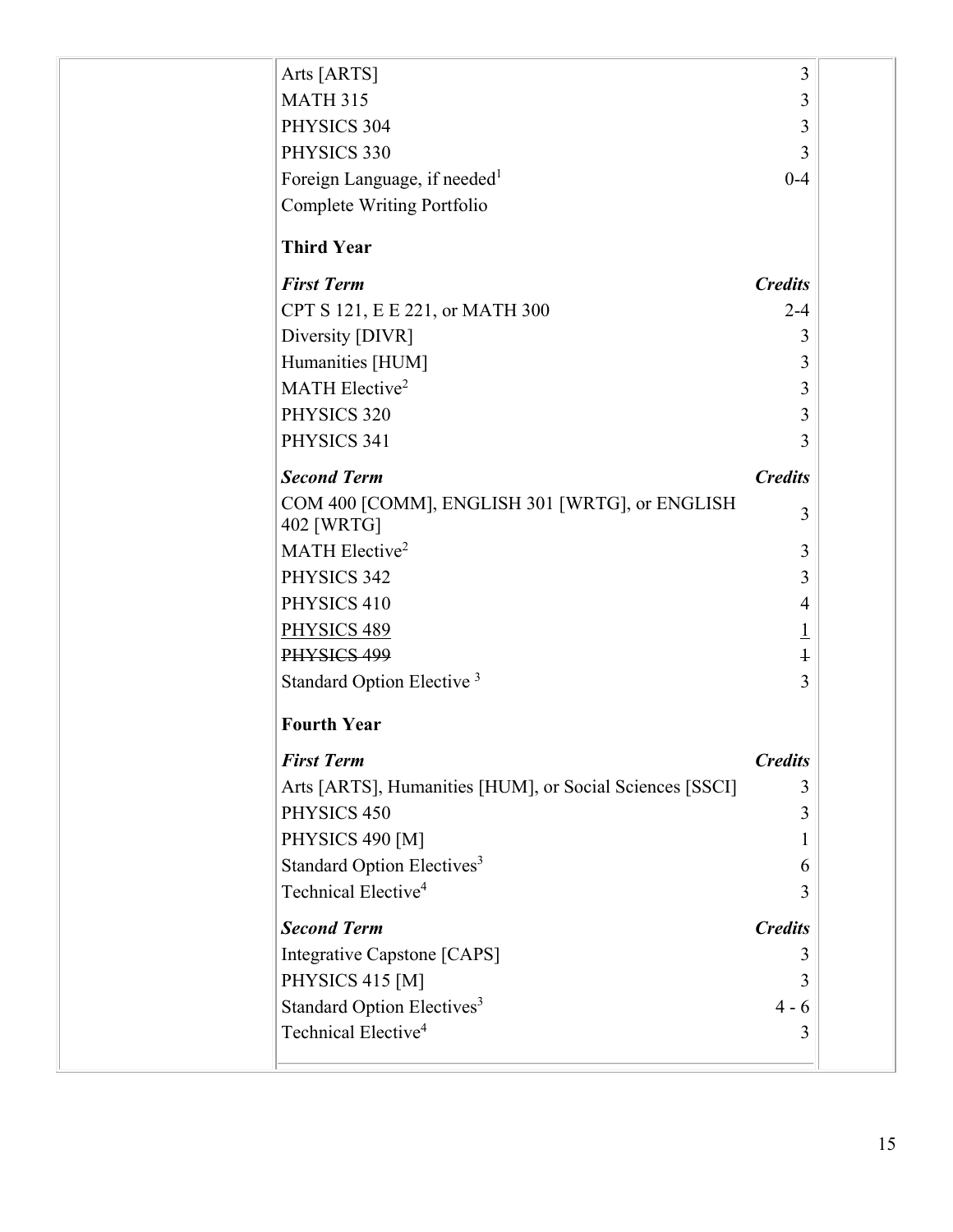|                                                                                 | <b>Footnotes</b>                                                                                                                                                                       |                |        |
|---------------------------------------------------------------------------------|----------------------------------------------------------------------------------------------------------------------------------------------------------------------------------------|----------------|--------|
|                                                                                 | <sup>1</sup> Two years of high school foreign language or at least two semesters of college-level foreign<br>language are required by the College of Arts and Sciences for graduation. |                |        |
|                                                                                 | <sup>2</sup> MATH Electives (6 credits): Choose from 300-400-level MATH courses not used to fulfill<br>other requirements.                                                             |                |        |
|                                                                                 | <sup>3</sup> Standard Option Electives (13 credits): Choose from 300-400-level ASTRONOM and<br>PHYSICS courses not used to fulfill other requirements.                                 |                |        |
|                                                                                 | <sup>4</sup> Technical Electives (6 credits, at least 3 must be 300-400 level): Choose from<br>ASTRONOM, CHEM, MATH, or PHYSICS courses not used to fulfill other requirements.        |                |        |
| Politics, Philosophy, and<br><b>Public Affairs</b>                              | Political Science - Pre-Law Option (120 Credits)                                                                                                                                       |                | $8-22$ |
| Revise graduation<br>requirements for Bachelor<br>of Arts in Political Science, | A student may be admitted to the Political Science - Pre-Law option<br>upon making their intention known to the department.                                                            |                |        |
| Pre-Law Option                                                                  | 30 credits in POL S are required. 15 of the 30 credits of POL S course<br>work must be earned at WSU.                                                                                  |                |        |
|                                                                                 | <b>First Year</b>                                                                                                                                                                      |                |        |
|                                                                                 | <b>First Term</b>                                                                                                                                                                      | <b>Credits</b> |        |
|                                                                                 | Biological Sciences [BSCI] with lab <sup>1</sup>                                                                                                                                       | 4              |        |
|                                                                                 | HISTORY 105 [ROOT]                                                                                                                                                                     | 3              |        |
|                                                                                 | Humanities [HUM]                                                                                                                                                                       | 3              |        |
|                                                                                 | <b>POL S 101 [SSCI]</b>                                                                                                                                                                | 3              |        |
|                                                                                 | Quantitative Reasoning [QUAN]                                                                                                                                                          | 3              |        |
|                                                                                 | <b>Second Term</b>                                                                                                                                                                     | <b>Credits</b> |        |
|                                                                                 | ECONS 101 [SSCI] or ECONS 102 [SSCI]                                                                                                                                                   | 3              |        |
|                                                                                 | <b>ENGLISH 101 [WRTG]</b>                                                                                                                                                              | 3              |        |
|                                                                                 | Physical Sciences [PSCI] with lab <sup>1</sup>                                                                                                                                         | 4              |        |
|                                                                                 | <b>POL S 102</b>                                                                                                                                                                       | 3              |        |
|                                                                                 | Electives                                                                                                                                                                              | 3              |        |
|                                                                                 | <b>Second Year</b>                                                                                                                                                                     |                |        |
|                                                                                 | <b>First Term</b>                                                                                                                                                                      | <b>Credits</b> |        |
|                                                                                 | Arts [ARTS]                                                                                                                                                                            | 3              |        |
|                                                                                 | CRM J 101 (recommended) or Elective                                                                                                                                                    | 3              |        |
|                                                                                 | <b>PHIL 201</b>                                                                                                                                                                        | 3              |        |
|                                                                                 | <b>POL S 103</b>                                                                                                                                                                       | 3              |        |
|                                                                                 | Electives                                                                                                                                                                              | 3              |        |
|                                                                                 | <b>Second Term</b>                                                                                                                                                                     | <b>Credits</b> |        |
|                                                                                 | ENGLISH 201 [WRTG], ENGLISH 301 [WRTG], or PHIL<br>200 [WRTG]                                                                                                                          | 3              |        |
|                                                                                 | H D 205 [COMM] or COM 102 [COMM]                                                                                                                                                       | 3 or 4         |        |
|                                                                                 | <b>POL S 201</b>                                                                                                                                                                       | 3              |        |